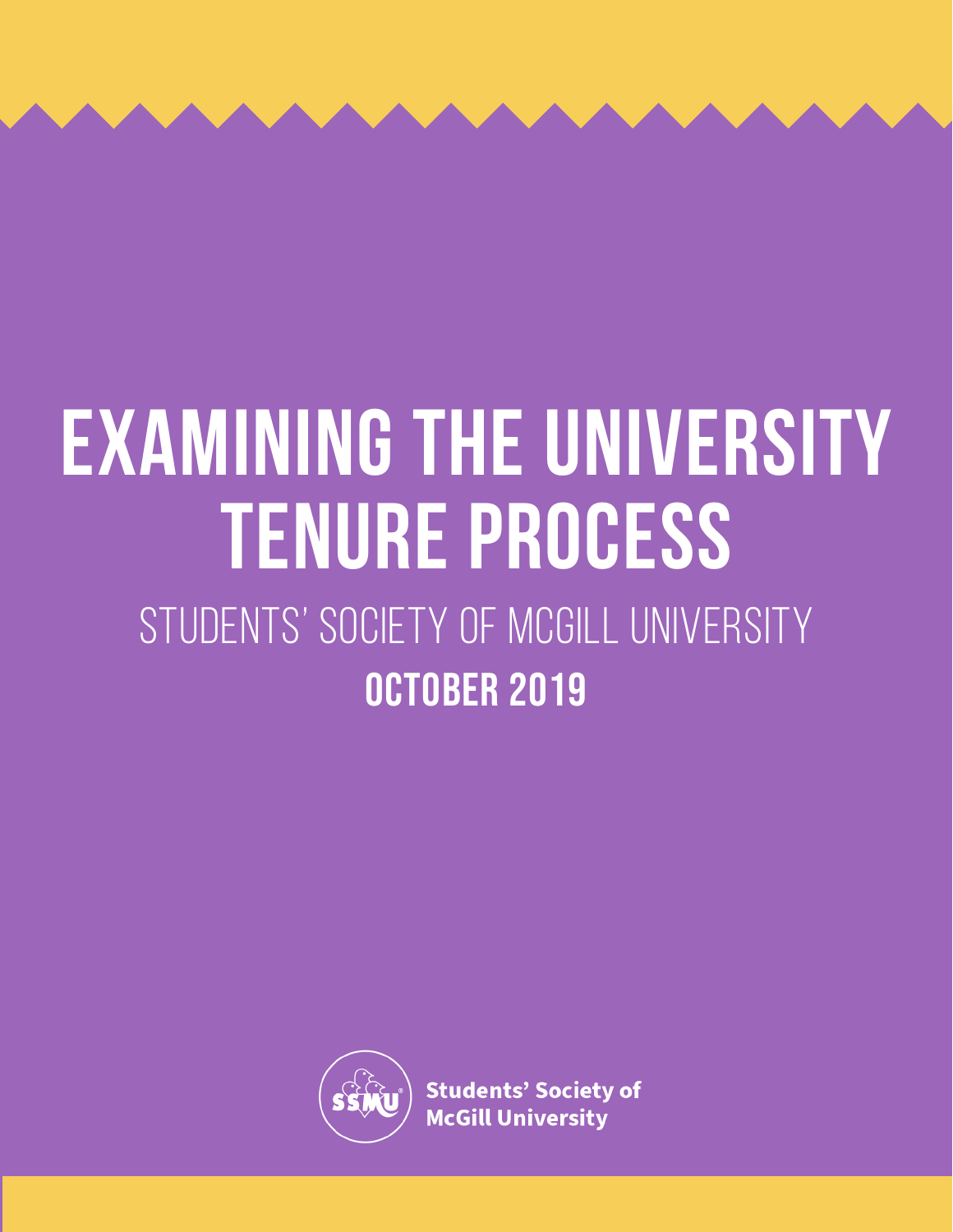### TABLE OF CONTENTS

### i) INTRODUCTION

| $\mathbf{1}$  | What is academic tenure?                                                                            |    |
|---------------|-----------------------------------------------------------------------------------------------------|----|
| 1.1           | What does tenure mean?                                                                              | 3  |
| 1.2           | What are some of the benefits of academic tenure?                                                   |    |
| 1.3           | What are some of the drawbacks of academic tenure?                                                  | 5  |
| 1.4           | In general, what is the process for getting academic tenure?                                        | 6  |
| 1.5           | What is the history of academic tenure writ large?                                                  | 8  |
|               |                                                                                                     |    |
| 2             | What does academic tenure at McGill look like?                                                      |    |
| 2.1           | What is the history of academic tenure at McGill?                                                   | 9  |
| $2.2^{\circ}$ | How is academic tenure evaluated at McGill?                                                         |    |
| 2.3           | Who gets academic tenure at McGill?                                                                 | 12 |
| 2.4           | What is the current involvement of students in McGill's academic<br>tenure process?                 | 14 |
| 3             | How does McGill's tenure process compare to tenure at other<br>universities?                        | 16 |
|               |                                                                                                     |    |
| 4             | How can tenure at McGill be improved?                                                               |    |
| 4.1           | What are some ways to address issues raised in this report?                                         | 18 |
| 4.2           | What actions can student representatives take now and in the<br>future to improve tenure practices? | 23 |
| 5             | <b>Additional resources</b>                                                                         | 25 |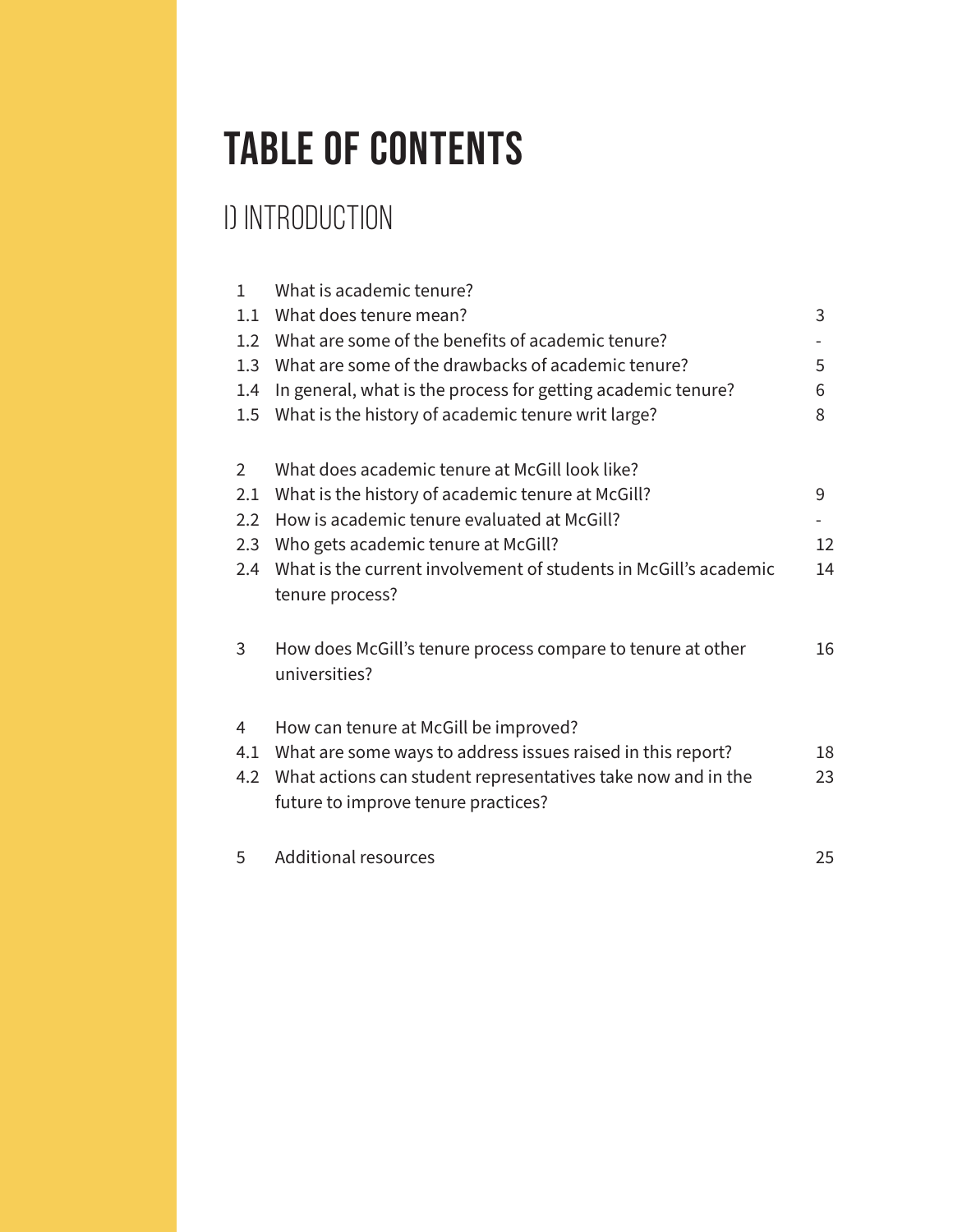#### **1) INTRODUCTION**

Thank you for taking the time to read (some or all of) this report and engage with the complicated issue of tenure. This introduction serves to set the stage for the subsequent report by presenting information on the scope, aims, and methods of this research.

I was hired in June 2019 as Special Researcher (Tenure) under the SSMU Vice President University Affairs Portfolio. Throughout the research and writing process, I collaborated extensively with the VP University Affairs for the 2019-2020 academic year, Madeline Wilson. We met approximately once every two weeks to discuss the progress of the report, but I was given substantial leeway with the direction of the research. The research took a total of just under three months to complete.

Throughout the research and writing of this report, I held two objectives in mind: 1) demystifying tenure for student advocates and the broader student population; and 2) uncovering potential avenues for improvement of tenure for all stakeholders, especially students. This report is intended to be just one part of a broader conversation in SSMU and on campus generally. As such, it should be viewed as a starting point, rather than a static and complete body of research.

In conducting research, I used two main methods. On one hand, I looked independently at various sources surrounding tenure, in order to familiarize myself with the subject and gain understanding of the general facts and existing expressions surrounding the topic. Key sources included newspaper articles, academic literature, and university policies at McGill and elsewhere. Citations to these documents are made throughout the report using hyperlinks, which I chose for their immediate accessibility to the reader. Secondly, I consulted with stakeholders at McGill, particularly undergraduate student representatives. Input came in a variety of formats, from formal written statements to informal private meetings. Because of the range of input types offered to me, I have elected not to include any statements in their full forms, instead including excerpts and paraphrasing. This allows for a better flow in the report and more even engagement with different input mediums.

While I would prefer to be able to share the names and affiliations of all those consulted in the making of this report, keeping this information confidential was a necessary condition for several of those consulted.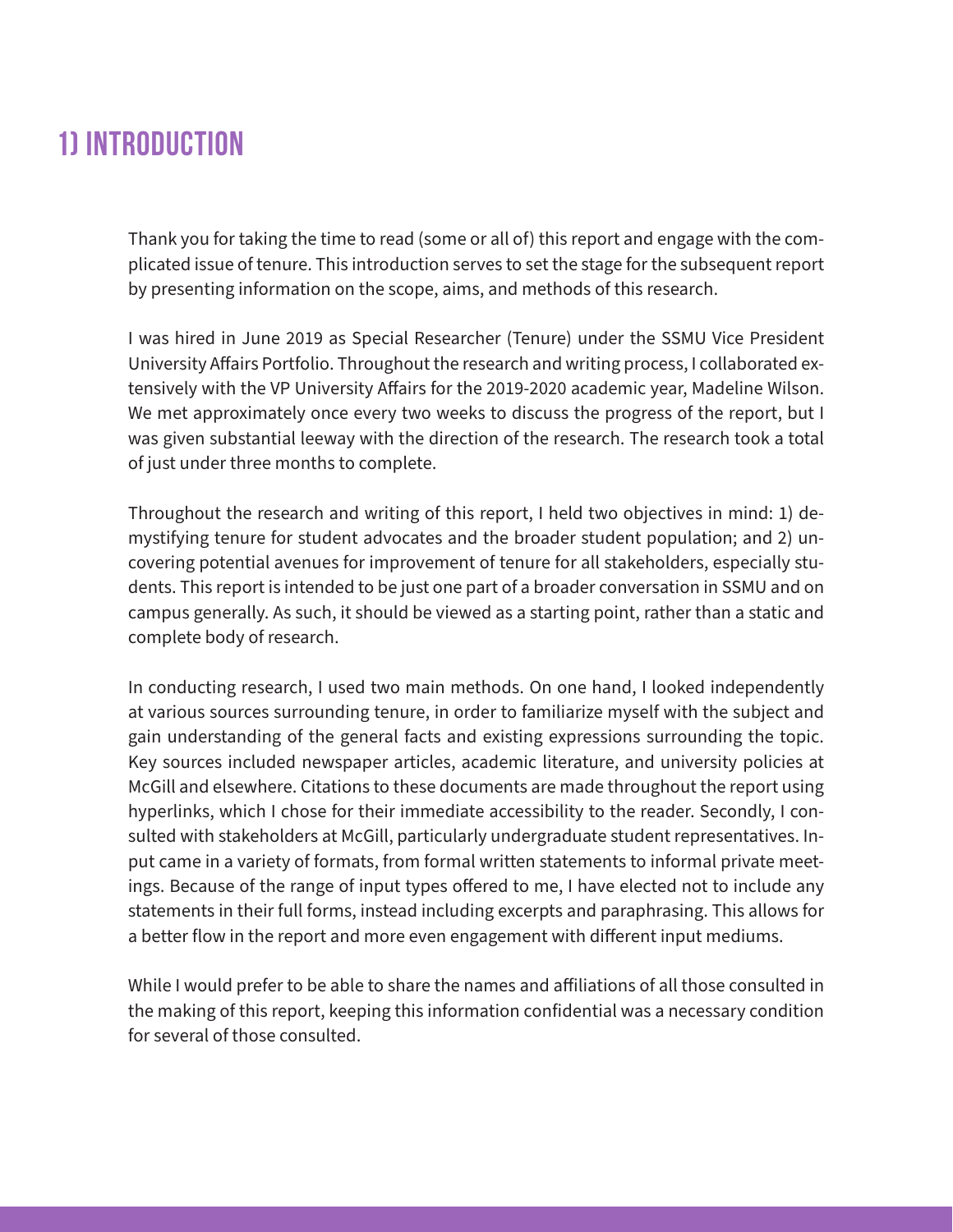Around thirty individuals or groups were contacted in total. Those consulted were a mix of student groups and professors, with more student groups consulted than professors. Around half of those consulted ultimately provided input. Of those who did not provide input, some never replied, while others indicated that they did not have anything to add to the conversation at this time. My hope is that this report will accomplish its first goal of providing information about tenure, which will allow these groups and others to participate more fully in the ongoing conversation surrounding tenure practices.

While I have made every effort to produce a report as comprehensive and representative as possible, this report is no exception to the rule that all research has limitations. Given constraints such as a limited number of contract hours available to me, certain choices had to be made about what sources and individuals to consult and what topics to cover. I thus emphasize again that this report is meant to be a launching pad for better understanding and deeper discussion, as opposed to a one-stop-shop for all things tenure.

This report proceeds in four main parts. It begins with an overview of tenure in general, including the standard processes of tenure along with the benefits and drawbacks of these practices. Next, I provide an outline of key tenure processes at McGill. Thirdly, I synthesize the first two sections through a comparison of McGill's practices with those of other universities. Finally, I provide suggestions for how tenure practices can be improved, including concrete steps that can be taken by student representatives.

All in all, I hope that this report will serve as a valuable starting point in providing greater clarity around tenure processes at McGill and at large. I also hope that it may provide some potential avenues for improvement to all stakeholders, especially undergraduate students.

#### *CATHARINA O'DONNELL*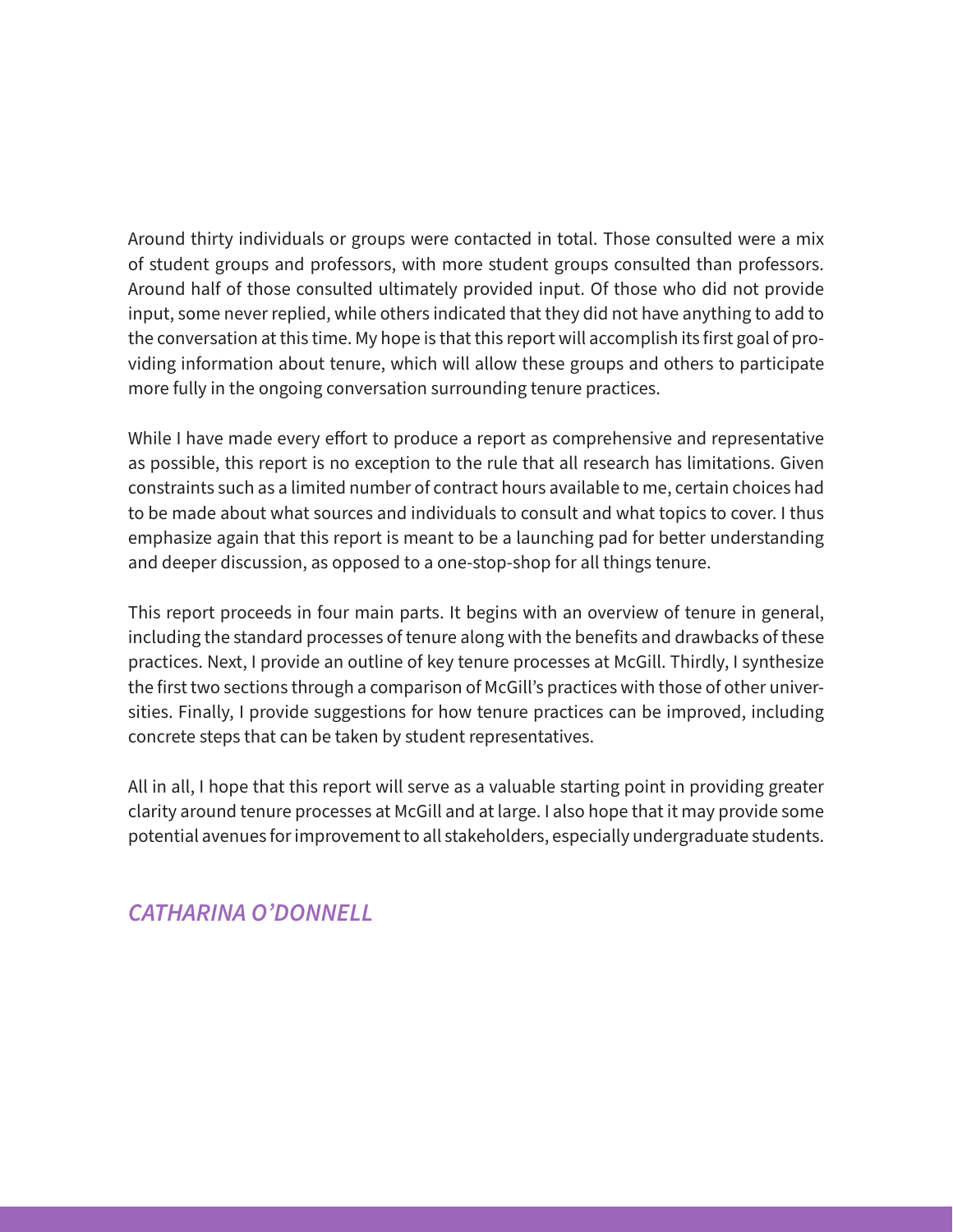# 1. what is academic tenure?

### 1.1 What does tenure mean?

Academic tenure is a type of job status for professors which guarantees substantial job security. When a professor has tenure, we call them "tenured professors." Professors in positions which are expected to lead to tenure are called "tenure-track" professors and their positions are often referred to as "tenure-track" from the beginning. About one-third of all higher education faculty members [are](https://diversityinhighereducation.com/articles/The-Truth-About-Tenure-in-Higher-Education) tenured in the United States.

Professors with tenure can b[e viewed](https://carleton.ca/communityfirst/2017/5-things-know-tenure-canada-carleton/) as permanent faculty members, whose positions cannot be taken away due to a lack of need, disagreement with university management, or other typical reasons for letting someone go in other industries. In the university context, having tenure differentiates one from contract staff, whose contract might not be renewed at the end of its fixed term if the university no longer has the same demand for the course being taught by this staff member, for example.

Academic tenure is not an absolute guarantee of job permanency, and tenured professors can still technically lose their positions if they break the law or certain institutional rules which vary from university to university.

#### 1.2 What are some of the benefits of academic tenure?

The key benefit of academic tenure is its role in furthering academic freedom. [Universities Canada](https://www.univcan.ca/) defines academic freedom as ["the freedom](https://www.univcan.ca/media-room/media-releases/statement-on-academic-freedom/) to teach and conduct research in an academic environment." Academic freedom can be considered a subset of freedom of speech more generally.

Tenure helps protect academic freedom by ensuring that tenured professors cannot be fired for producing controversial research or teaching controversial subjects. Because universities play a key role in pursuing knowledge and sharing it with society, maintaining academic freedom can be considered a social good. Tenure helps ensure that the pursuit of truth is not constrained by fears related to job security.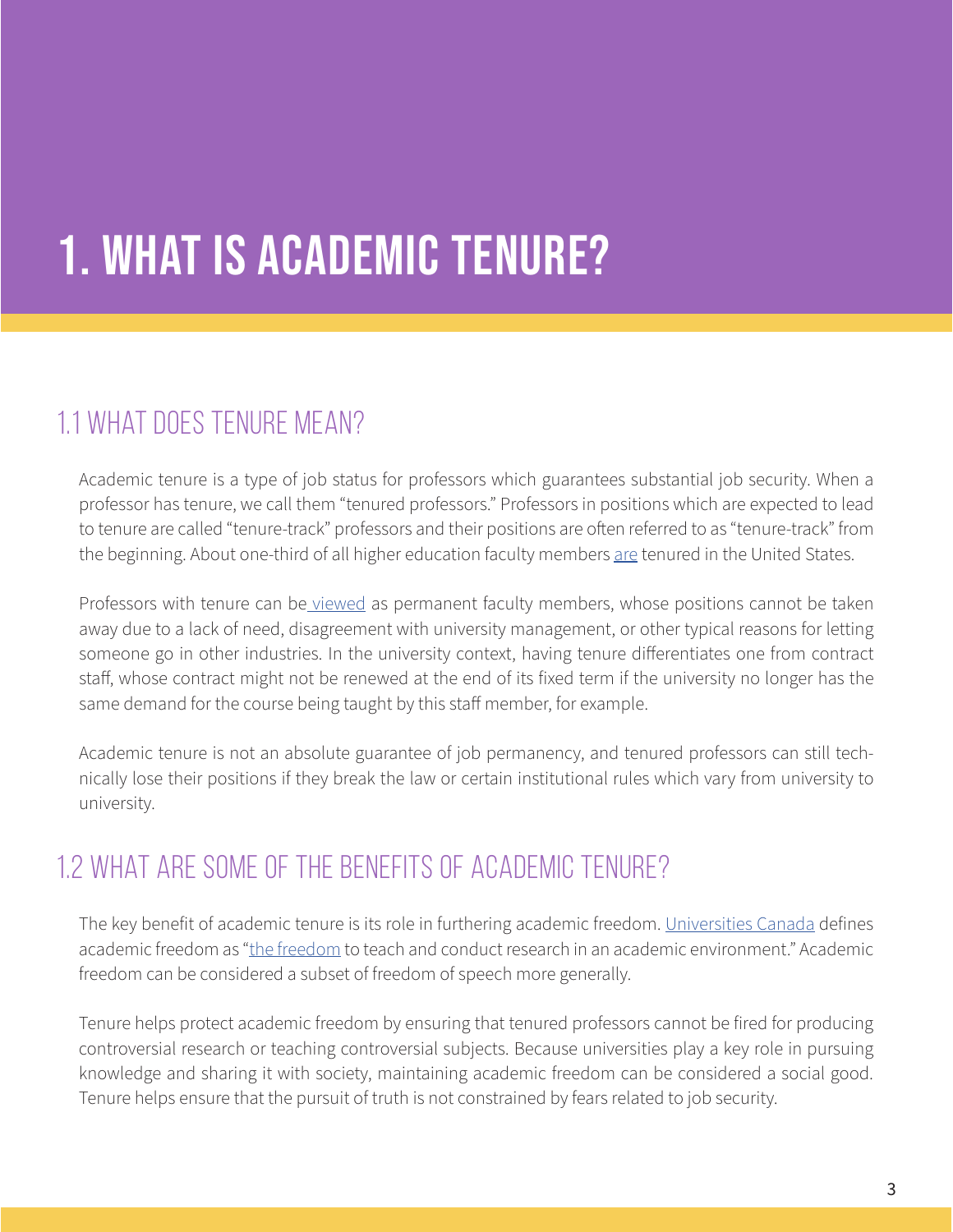Because of its role in safeguarding academic freedom, tenure can be seen as an institution with benefits not only to individual professors, but also to students, policymakers, and society as a whole. For [example,](https://www.aaup.org/issues/tenure) Virginia Polytechnic Institute and State University professor Marc Edwards discovered high levels of lead in the water in Flint, Michigan, and went to state and local officials, who reassured him that there was nothing to worry about. When he reconfirmed his findings, Edwards chose to create a website to share his research with the public and draw attention to the situation. Academic freedom allowed Edwards to bring this information to public light without worrying about being disciplined or silenced for doing work that risks undermining government interests.

Beyond providing job security, having tenure is [considered](https://www.cc.gatech.edu/grads/p/Jon.Preston/3020/proj-advdis.html) an indication of one's commitment to integrity in research and teaching. Tenure is meant to only be granted once professors have demonstrated that they value and pursue rigorous, ethical research in pursuit of public good. Because of this, tenure can be a positive force in encouraging ever-improving standards of rigour and integrity across research as a whole.

Tenure can further benefit students and other consumers of research by [attracting](https://www.cc.gatech.edu/grads/p/Jon.Preston/3020/proj-advdis.html) high quality researchers and mitigating some types of conflicts of interest in hiring. Tenure is an attractive job quality, helping to encourage talented researchers to pursue academia in favour of other types of careers.

Further, job security allows professors to more wholeheartedly mentor their students and junior colleagues. Tenure's job security mitigates fear associated with "the student becoming the master," so to speak. Professors can fully and forcefully mentor students, even at the "risk" of the student becoming more successful than the professor, because the professor's position remains secure even if their relative standing in the field shifts. When it comes to hiring, professors may be more likely to hire stronger professors to join the team, even if there is a chance these new recruits will surpass existing professors in their research. Because tenure effectively makes professors irreplaceable, they can participate more fully in training and recruiting future generations of researchers – helping to improve academia as a whole.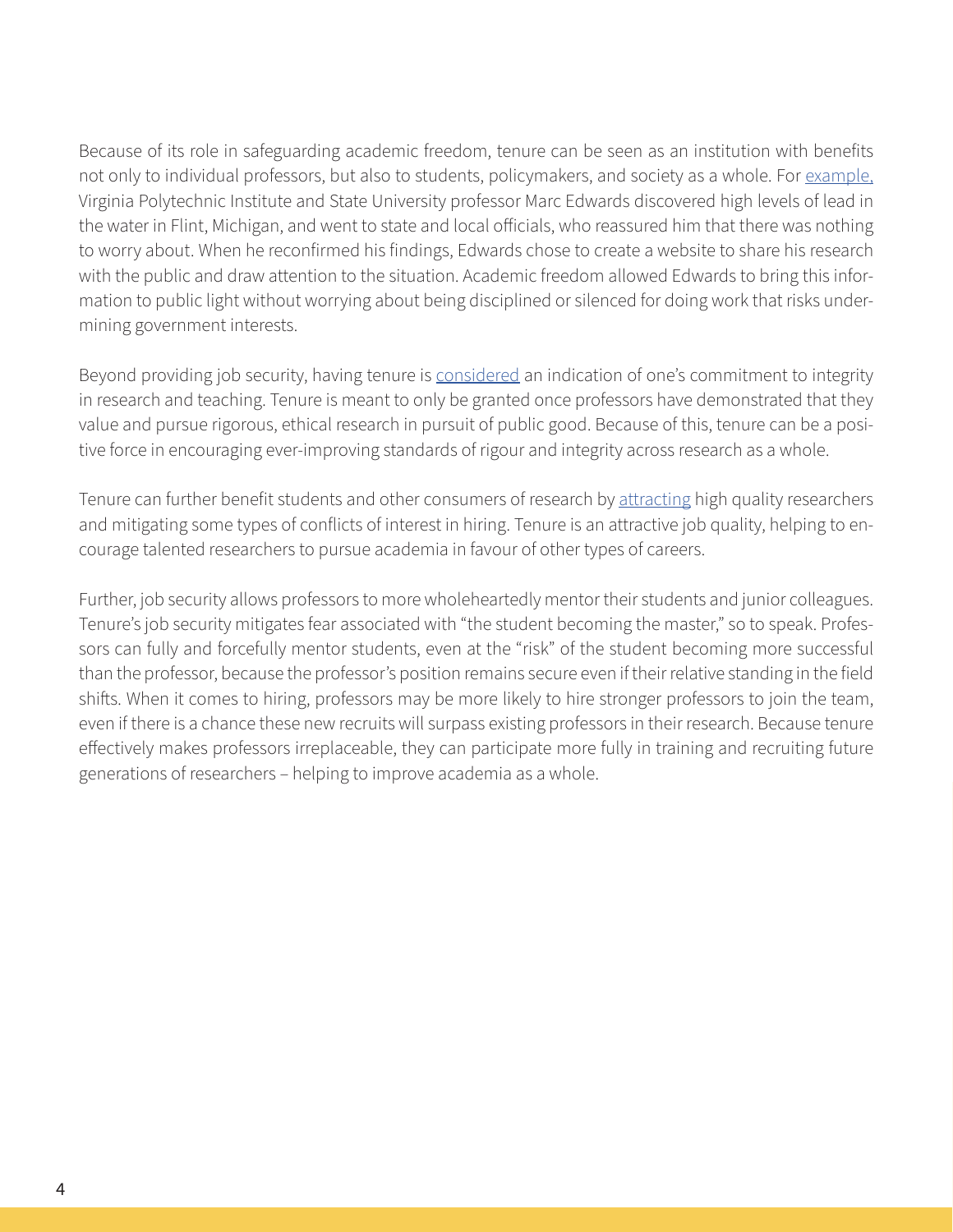### 1.3 What are some of the drawbacks of academic tenure?

One potential fear with tenure is that it will encourage professors to stop working hard at their teaching and research. If a professor can't lose their job anyhow, why update their course material or continue producing difficult and time-consuming research? However, this fear is largely unfounded, and little evidence exists to show that professors' efforts decline as a result of tenure.

A more substantiated potential drawback of tenure is that it can be interpreted to mean absolute job protection. In some cases, even professors who break serious laws maintain their positions. In one recent [ex](https://www.statesman.com/NEWS/20180125/UT-declined-to-sanction-professor-who-pleaded-guilty-to-violent-felony)[ample](https://www.statesman.com/NEWS/20180125/UT-declined-to-sanction-professor-who-pleaded-guilty-to-violent-felony), a professor at the University of Texas pleaded guilty to a felony charge of domestic violence and was allowed to retain his position because the university "found no relation between how the professor acted in this situation and how he acted on campus." This was despite the professor failing to notify his supervisor of criminal charges, as was required by university policy.

Because of tenure's rigidity, it can also [hinder](https://www.cc.gatech.edu/grads/p/Jon.Preston/3020/proj-advdis.html) a university's ability to adapt to the contemporary needs of its students and the public. Even as demand for teachers decreases in a given department, professors cannot be fired. If universities are faced with budget cuts, they may have limited opportunities to cut costs due to tenure. Cuts may have to come from elsewhere, such as downsizing student services or cutting the pay of more vulnerable employees like lecturers or or other contract academic staff.

Furthermore, tenure often disproportionately benefits privileged members of society while disadvantaging marginalized groups. Marginalized groups including Indigenous peoples, women, and people of colour are [underrepresented](https://www.insidehighered.com/news/2016/08/22/study-finds-gains-faculty-diversity-not-tenure-track) among tenure-track and tenured faculty. In this sense, tenure may act as a gatekeeper to a more inclusive and diverse academy.



*Figure A: Key Benefits and Drawbacks of Academic Tenure*

- Protects academic freedom
- Indicates and rewards commitment to rigorous and honest research
- Incentivizes pursuit of academic career
- Allows more wholehearted mentorship due to personal job security

#### **THE BENEFITS THE DRAWBACKS**

- May lead to reduced effort following granting of tenure, although this does not appear substantiated
- Can make it difficult to remove professors who have committed even serious crimes
- Hinders university's capacity to adapt to changing resources and demands
- Disproportionately blocks access to marginalized groups including Indigenous peoples, women, and people of colour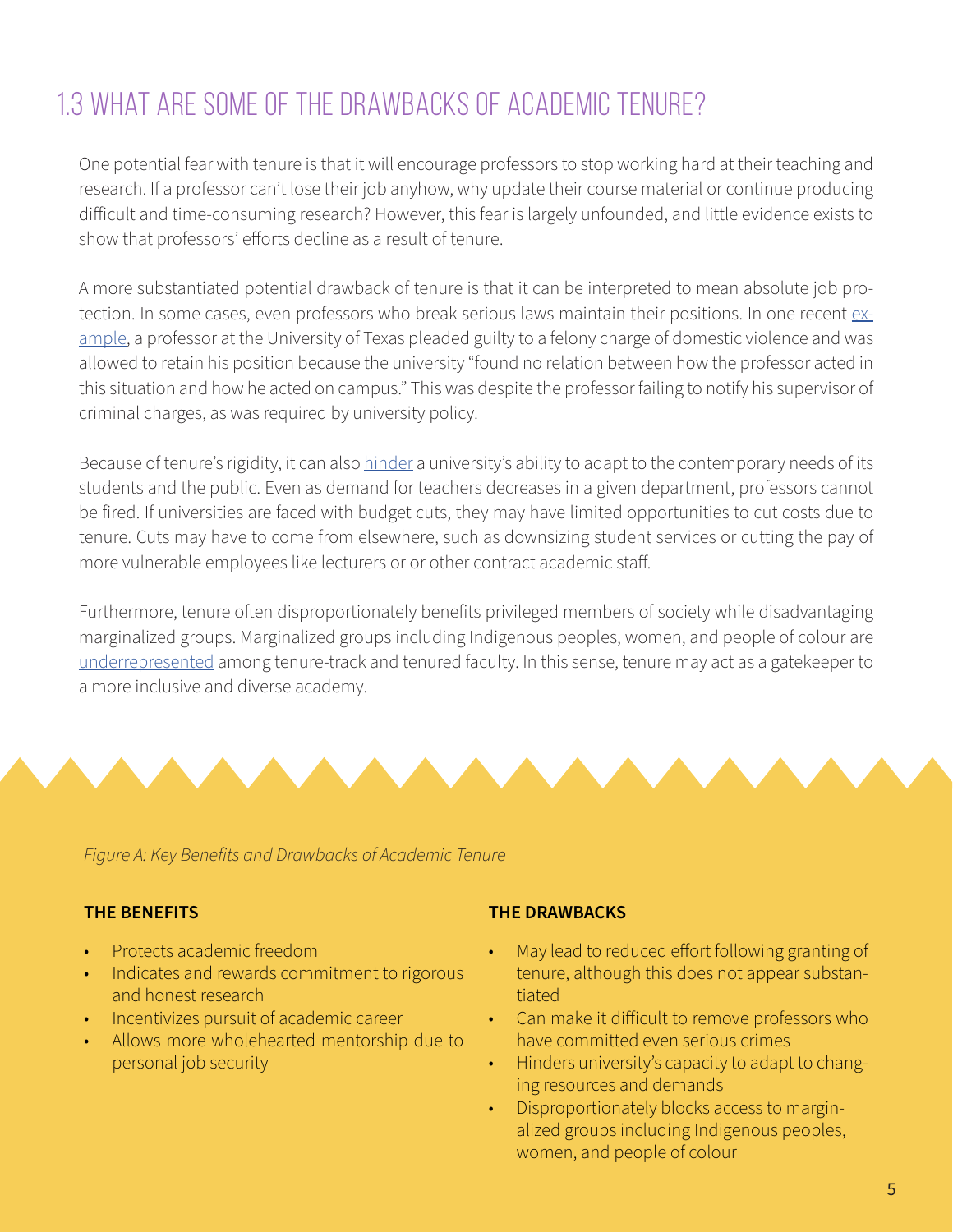### 1.4 In general, what is the process for getting academic tenure?

In general, tenure is reserved for academic staff who complete both research and teaching. This means that faculty lecturers or other staff whose sole purpose is teaching are typically not eligible for tenure.

Getting tenure usually takes 3-7 years from the time of one's first appointment. Conditional appointments, such as receiving a teaching position while still completing a PhD, usually add to the amount of time that it takes to earn tenure. So, someone who is hired at a university for a year-long position while they are still completing their PhD can expect to spend another 3-7 years following that initial conditional appointment before they achieve tenure.

To [achieve tenure](https://gov.viu.ca/sites/default/files/overviewoftppoliciesincanada.pdf), one typically begins in a tenure-track (sometimes called tenure-stream) position. Unless one has held an academic appointment elsewhere, a professor typically enters this first tenure-track position at the rank of "assistant professor." Following 3-7 years, they may apply for tenure and be evaluated based on their teaching, research, and service to the university. If they achieve tenure, they are typically promoted to the rank of "associate professor." Much later in their careers, professors may be promoted to the position of "full professor," or simply "professor." Some universities have another honorary position following full professor, such as "university professor."

At McGill, approximately 40 percent of all tenured and tenure-track faculty [are](https://mcgill.ca/senate/files/senate/9._d18-45_staffing_report.pdf) full professors, around 40 percent are associate professors, and around 20 percent are assistant professors. These proportions have remained relatively constant over the years 2014-2018 (2018 is the last year for which McGill has released data).

#### *Figure B: Academic Tenure Timeline*

| <b>TYPICAL TIME SPENT IN POSITION</b> | <b>POSITION</b>                | <b>TENURE STATUS</b> |
|---------------------------------------|--------------------------------|----------------------|
| 0-3 years                             | <b>Conditional Appointment</b> | Not tenure-track     |
| 3-7 years                             | <b>Assistant Professor</b>     | Tenure-track         |
| 10-unlimited years                    | Associate Professor            | Tenured              |
| Unlimited                             | <b>Full Professor</b>          | Tenured              |
| 0-unlimited                           | Honorary Professor             | Tenured              |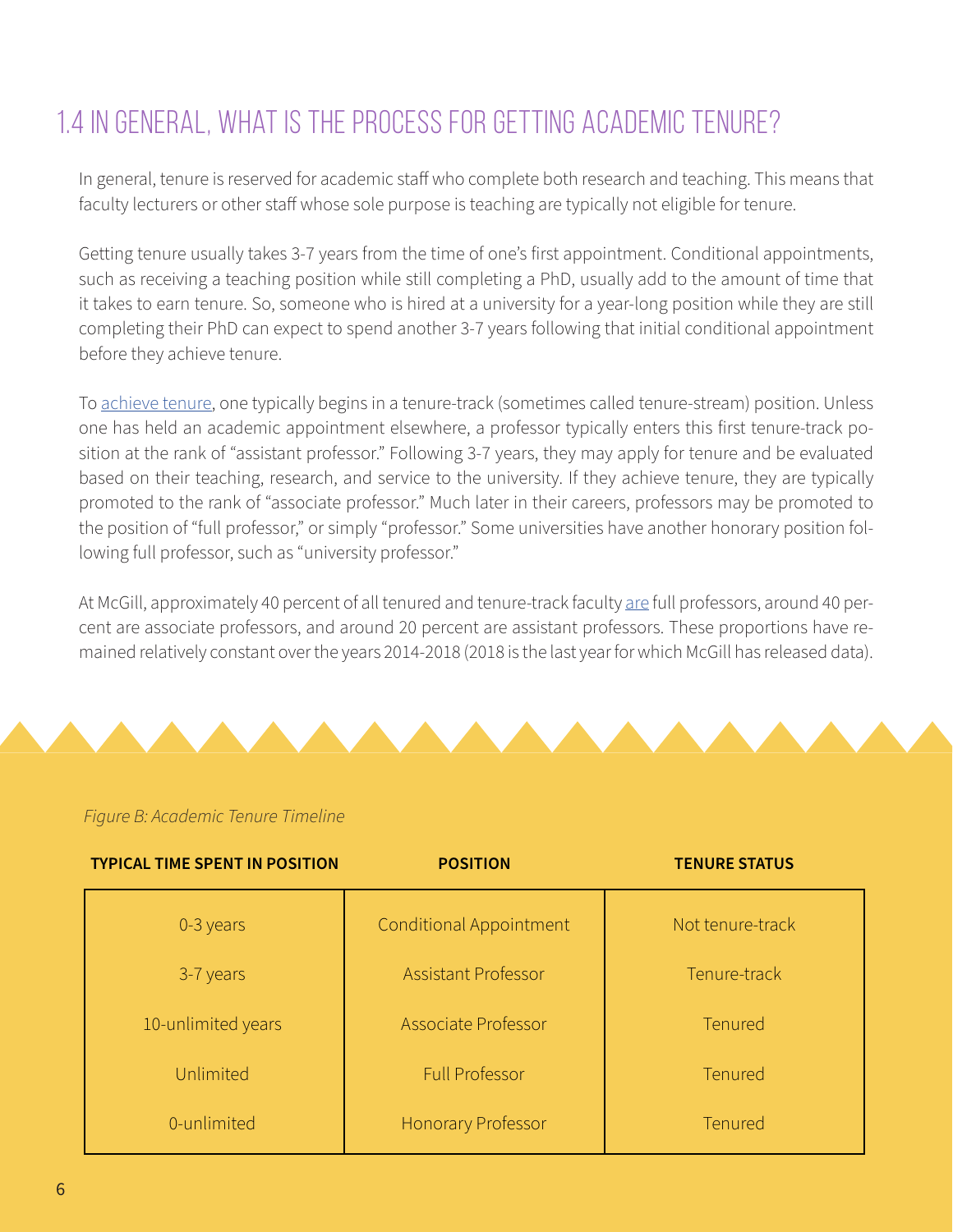Teaching and research is virtually always included in the tenure assessment, while service to the university (sitting on committees, etc.) is not always considered at every university. The standard of research required for tenure is typically higher than what is expected for teaching.

To demonstrate excellence in research, tenure candidates are usually expected to show that they have published substantial peer-reviewed research, have participated in conferences, and have received research grants. They might also highlight other types of publications, such as policy briefs or opinion pieces, and other academic responsibilities such as editing an academic journal or reviewing a textbook. Further, research portfolios typically include letters from academic colleagues who attest to the merit of the tenure candidate's research.

To highlight adequate capacity for teaching, tenure committees might look at teaching evaluations provided by students, teaching awards received by the professor, and sample teaching materials such as course syllabi, assignments, and lecture slides or notes.

When service to the university is considered, tenure candidates might demonstrate their participation in various university committees, any administrative appointments they have held (e.g. Honours advisor), and community service relevant to their academic work.

About one in five American probationary faculty members is [denied t](https://diversityinhighereducation.com/articles/The-Truth-About-Tenure-in-Higher-Education)enure. When this happens, the professor typically loses their job altogether. Although firing a professor with tenure is difficult, it does happen. In the United States, around two per cent of tenured faculty are dismissed each year. Most of these cases are not widely known, but a recent example provides some illustration of how this might unfold: At St. Edward's University, a small liberal-arts college in Texas, two tenured professors [were removed](https://www.chronicle.com/article/Why-2-Tenured-Faculty-Members/244897) following alleged harassment and bullying of other colleagues. This dismissal did not go down uncontroversially, and debate [ensued](https://www.chronicle.com/article/Why-2-Tenured-Faculty-Members/244897) over whether the dismissal was a violation of the academic freedom protected by tenure. To be sure, there is no one exemplar of a typical firing of tenured faculty, but controversy is likely a common staple.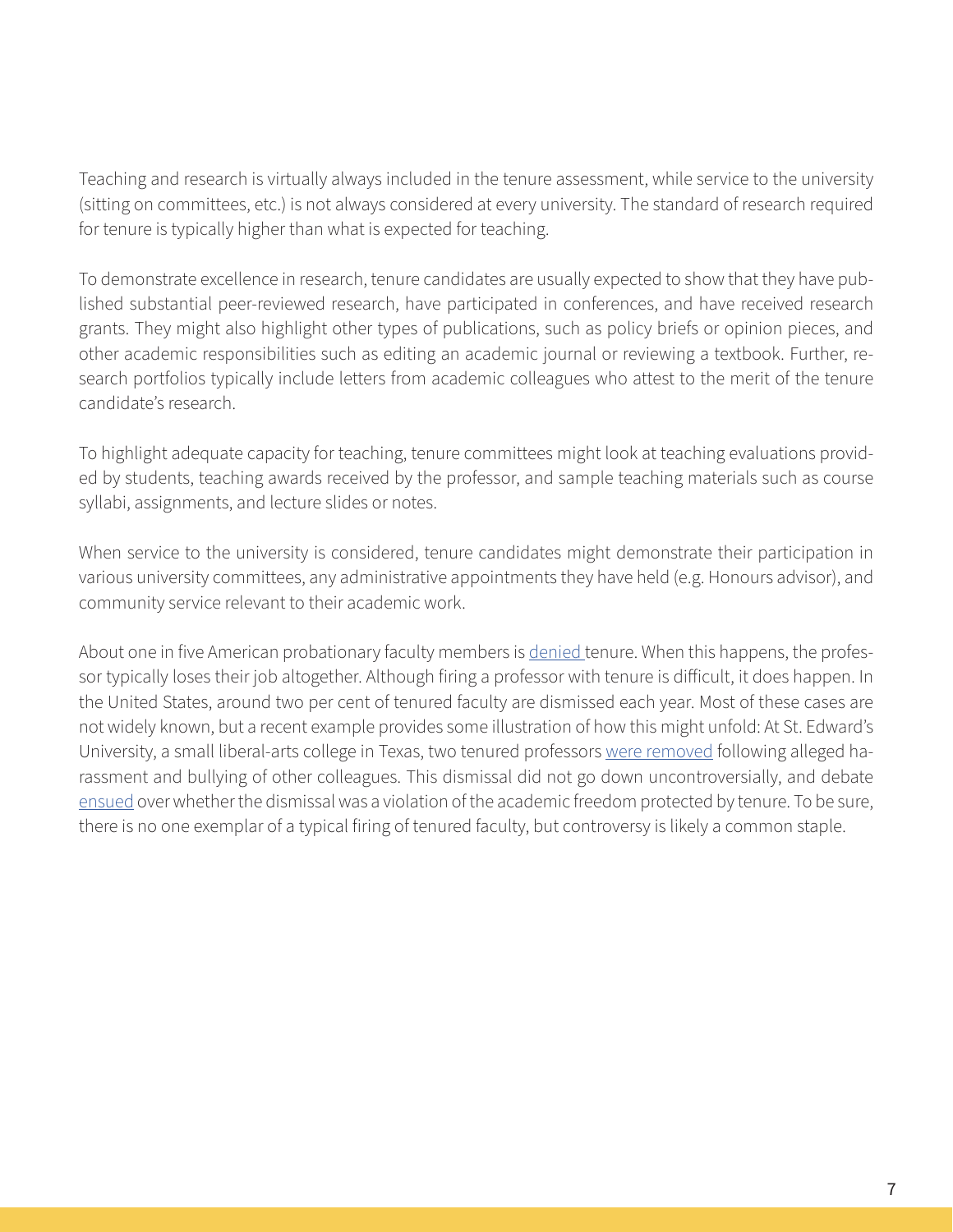### 1.5 What is the history of academic tenure writ large?

While structures with some similarities to tenure have been in place almost as long as universities have existed, modern tenure has only existed for around a hundred years. Certain parts of tenure, such as faculty ranks (assistant, associate, full), lifetime appointments, and performance evaluation began emerging in the 19th century, but the truly modern system was [developed](http://higheredprofessor.com/2018/04/23/history-of-tenure/) following the founding of the American Association of University Professors (AAUP) in 1915.

The AAUP was founded in order to advocate for professors in all disciplines and higher education institutions. One of the main values that AAUP promoted was academic freedom, and it sought to do this through advocating for protections for faculty following several cases in which prominent faculty members were fired due to controversial views.

Initially following the AAUP's founding, the association primarily advocated for due process and the inclusion of judicial proceedings for tenure. It also established the modern concept of a probationary period that assistant professors must complete before becoming eligible for tenure.

It was in 1940 that the definition of tenure became more stable. The AAUP's 1940 statement [describes](http://higheredprofessor.com/2018/04/23/history-of-tenure/) tenure as securing "freedom of teaching and research and of extramural activities" and providing "a sufficient degree of economic security to make the profession attractive to men and women of ability." This 1940 statement also reaffirmed that dismissal must be determined by a faculty trial with written charges; reaffirming the importance of the legal element in the tenure process.

Tenure processes have remained largely stable and largely uniform across higher education since the AAUP's work on tenure in the early twentieth century. Prior to this, the existence and shape of tenure varied widely depending on the individual institution.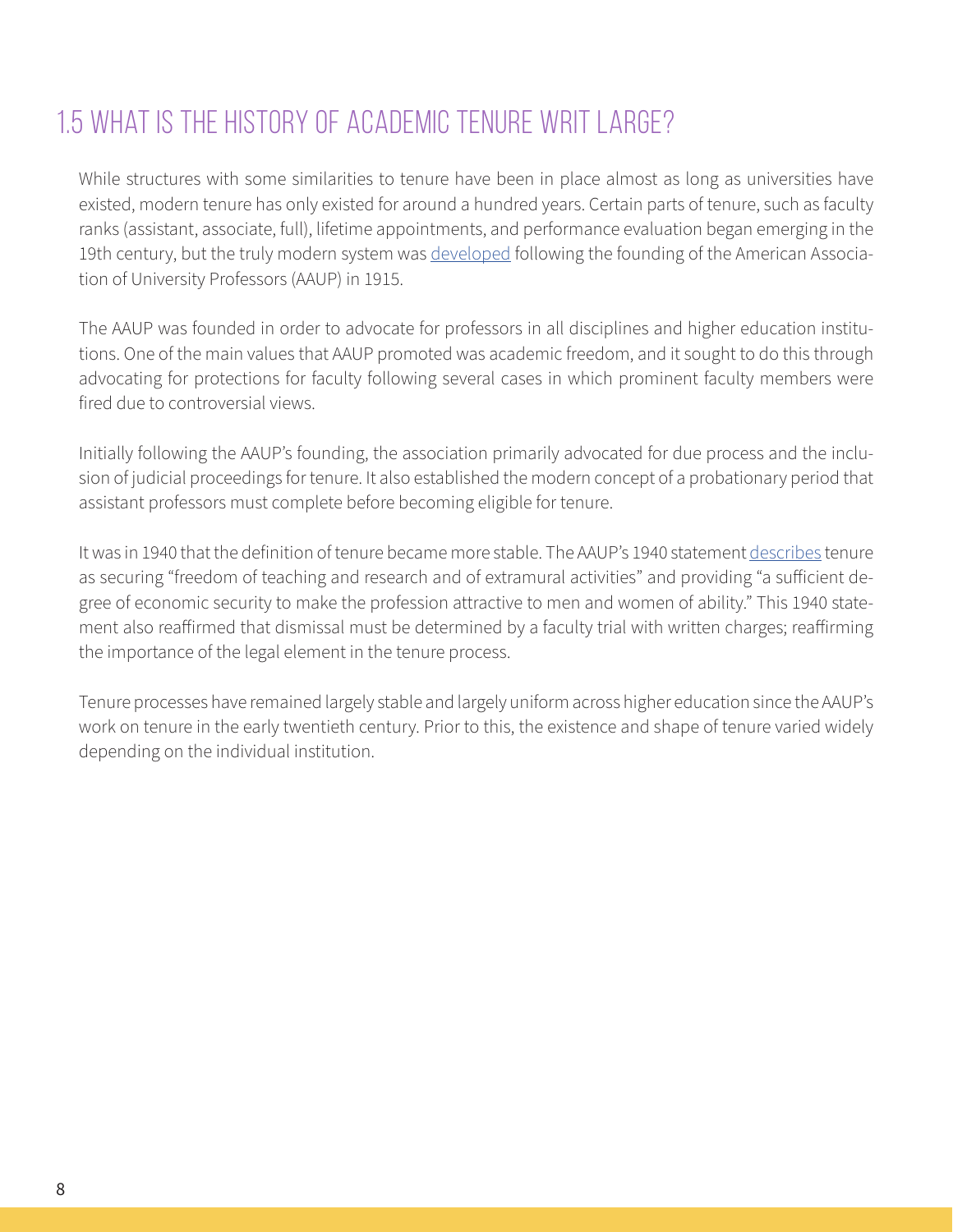### 2. What does academic tenure at McGill look like?

### 2.1 What is the history of academic tenure at McGill?

In 1935, the president of Rice University in Houston [wrote](https://www.aaup.org/sites/default/files/files/JAF/2011%20JAF/Rosenthal.pdf) to the presidents of several prominent Canadian and American higher education institutions to ask what tenure processes looked like at their universities. 78 institutions responded, including McGill. Of the 78 universities who responded, 48 per cent had formal tenure processes. McGill was one of these. The other Canadian university included in the list, University of Toronto, also had formal tenure practices in place.

At the time, McGill was one of just a few universities that described academic freedom as the main objective of tenure policy writ large. The principal and vice chancellor [wrote](https://www.aaup.org/sites/default/files/files/JAF/2011%20JAF/Rosenthal.pdf) that "security of tenure is the necessary basis of that liberty of speech which is the most precious and fundamental heritage of universities and places of higher learning" (Rosenthal 2011:8).

#### 2.2 How is academic tenure evaluated at McGill?

According to McGill University, ["granting](https://mcgill.ca/secretariat/files/secretariat/all_presentations_-_tenure_information_session_2019-2020.pdf) tenure is the most important decision we make." This was echoed by professors consulted for this report. At McGill, all tenure-track faculty members are part of a "tenure cohort" and have a mandatory year of tenure consideration. Tenure-related policies are outlined in Section 7 of the *Regulations Relating to the Employment of Tenure Track and Tenured Academic Staff.* 

For those who enter McGill as assistant professors or assistant librarians, tenure must be considered by the sixth year (*[Regulations](https://www.mcgill.ca/secretariat/files/secretariat/2011sep27academic-staff-regs-relating-to-employment-of.pdf)* 7.4). For associate-level professors and librarians, mandatory tenure consideration takes place in the fifth year (7.4). For those who enter McGill at the rank of full professor or librarian, tenure consideration must take place in the fourth year (7.4). For associate or full professors, early consideration of tenure can take place in any year (7.6). Assistant professors can apply for early consideration beginning in the third year (7.6). Faculty members may also request that their tenure be delayed by asking to not have any authorized leaves of longer than three months included in the time period (7.5). However, a maximum of two extensions are permitted before the faculty member is required to be considered for tenure.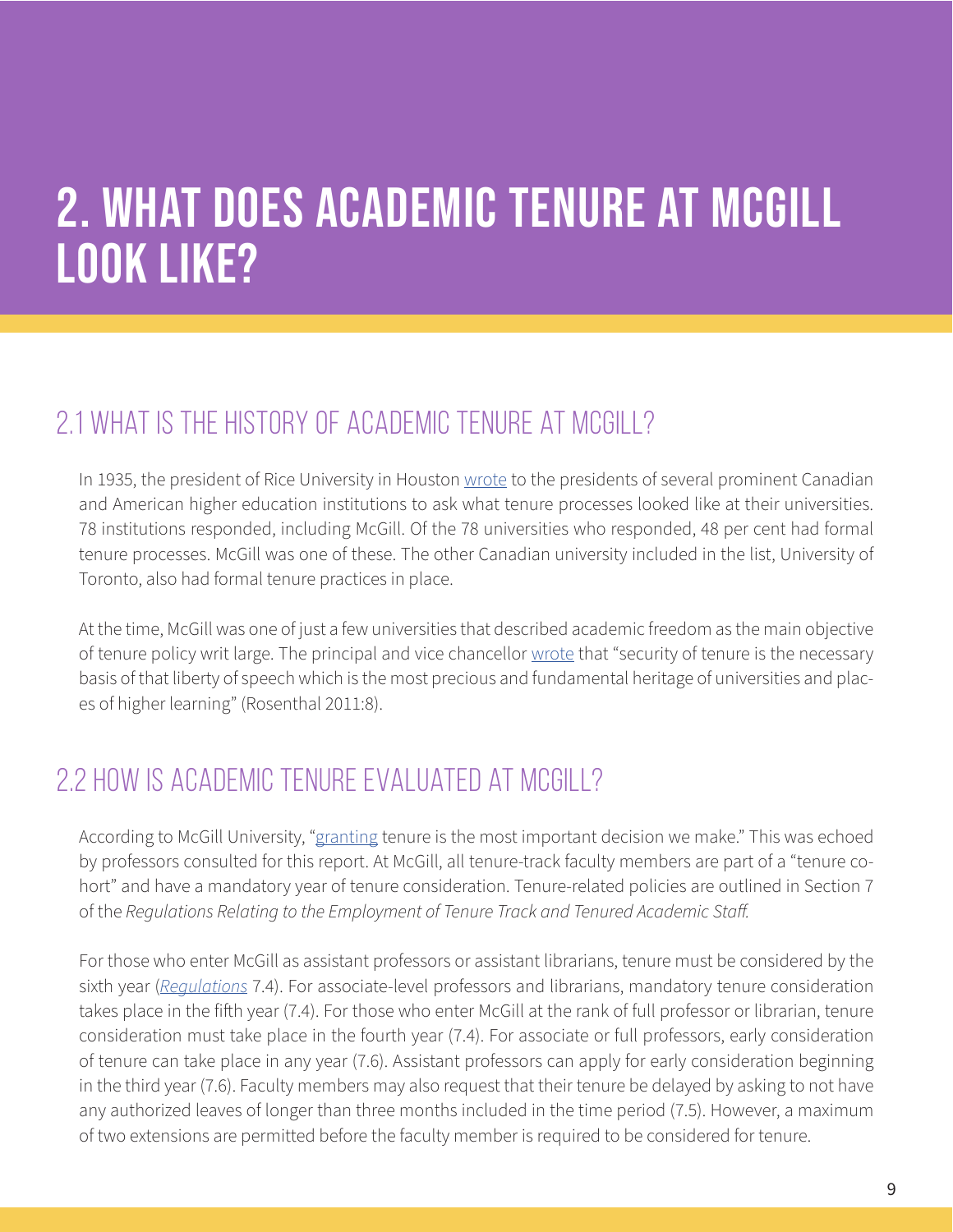For most tenure candidates, who arrive at McGill at the rank of assistant professor and do not apply for early consideration, at least one additional hurdle must be overcome before the tenure stage: reappointment. Assistant professors are appointed on tenure-track positions for an initial period of 3-4 years (6.6). Following the first appointment, if early tenure consideration has not been requested, the assistant professor must pursue reappointment to a second term of up to three years. The reappointment dossier is meant to mirror the tenure dossier (which will be outlined shortly), but no rigid guidelines are set (6.13.1). A reappointment decision is made by a committee made up of department faculty and the department chair, the faculty dean, and the provost (6.14). In general, reappointment to a second three-year term is nearly certain for most professors.

Tenure at McGill is [assessed b](https://mcgill.ca/secretariat/files/secretariat/all_presentations_-_tenure_information_session_2019-2020.pdf)ased on an evaluation of the performance of academic duties, with specific criteria developed by each department (7.10). Professors are assessed in three areas: teaching, research, and service. Professors are required to achieve "superior" performance in at least two of the categories and "reasonable" performance in the third category (7.11.1). All years of the tenure-track period are considered, and performance before the tenure-track period at McGill is not considered except in the case of early tenure candidates. McGill emphasizes that professors are evaluated based on "performance, not promise."

Professors who are up for tenure submit a dossier, which includes their curriculum vitae (CV), a personal statement outlining their performance of academic duties, a record of research and professional activities, a record of teaching, and a record of general contributions to the University and to scholarly communities (7.12). All of these documents are produced by the professor, who can determine what to include or omit (for instance, which publications to include or which course syllabus to show). The candidate may also submit additional materials if they wish, such as awards or other documents which they believe contribute to their case for tenure.

In addition to the dossier prepared by the candidate, additional files are added by the chair of the Departmental Tenure Committee (DTC) (7.14). Three reports from external evaluators are also included. These reports act like reference letters and evaluate the candidate's research and scholarship. The evaluators are meant to have significant standing in their field and must not be employed at McGill (7.16). They may also not be the supervisors or close collaborators of the candidate, in order to avoid conflict of interest (7.16.6). These evaluators receive an external dossier upon which to base their judgment. This dossier is a copy of the internal dossier, except that it does not include information on teaching (7.12.1). The evaluators are chosen based on an agreed-upon list prepared by the candidate and department chair.

Following the DTC's deliberations, the DTC provides a recommendation for or against tenure, which is submitted to the University Tenure Committee (UTC) (7.23.4). The UTC then convenes to discuss the candidacy, and ultimately makes a recommendation to the Principal. The Principal or their delegate then makes the final decision (7.27).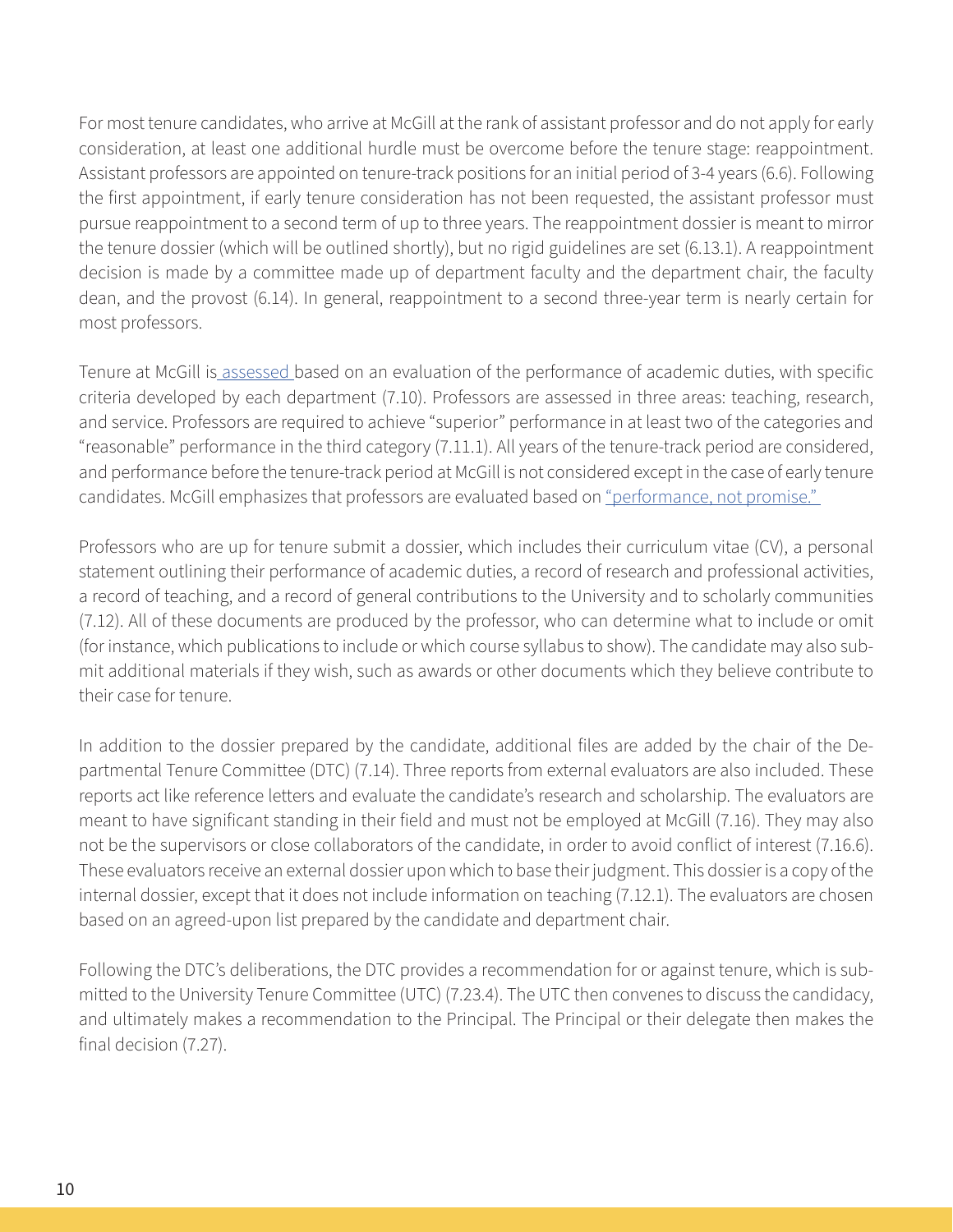As indicated in the *Regulations Relating to the Employment of Tenure Track and Tenured Academic Staff*, the DTC is generally chaired by the chair of the relevant department (7.19). The rest of the committee is made up of at least four tenured faculty members from that same department, as well as two alternates (7.20). Similarly, the UTC is generally chaired by the dean of the relevant faculty (7.21). However, membership of the UTC is composed of faculty members who are not part of the same department as the tenure candidate (7.22.3). Again, the committee consists of five people including the chair. In both the DTC and the UTC, the chair can vote and participate in the discussion.

At each stage, only the tenure dossier is meant to be considered. Consultation with professors indicated that this typically becomes only strictly enforced at the request of committee members when attempts to discuss negative reputations or rumours come into play. Committee members might discuss positively about things not included in the dossier, including what the tenure candidate is like as a colleague, but this is often shut down when conversation turns to criticism

If either committee is "tending to the negative," the tenure candidate must be notified in writing and given the opportunity to address the committee. If the principal is ultimately tending toward the negative in their final individual decision, the candidate is likewise afforded the opportunity to come and address the concerns of the principal.

Once a candidate is granted tenure, they are appointed for an indefinite term beginning on June 1st of the year in which tenure is granted. If tenure is denied, appointments can continue for up to a year in order to provide the necessary 37 weeks notice of dismissal. This means that a professor who is denied tenure may continue to hold their position for several months following this rejection tenure. The candidate also has the option to appeal the tenure decision. The vast majority of tenure cases are approved. In a typical year at McGill only one or two tenure candidates is [denied](https://www.mcgill.ca/maut/files/maut/tm_workshop_2019_-_online_presentation.pdf) tenure. With three to five dozen candidates considered every year, the denial rate is typically lower than three percent. Of note, a few candidates usually withdraw from the tenure consideration process before its completion, perhaps preempting a likely denial of tenure.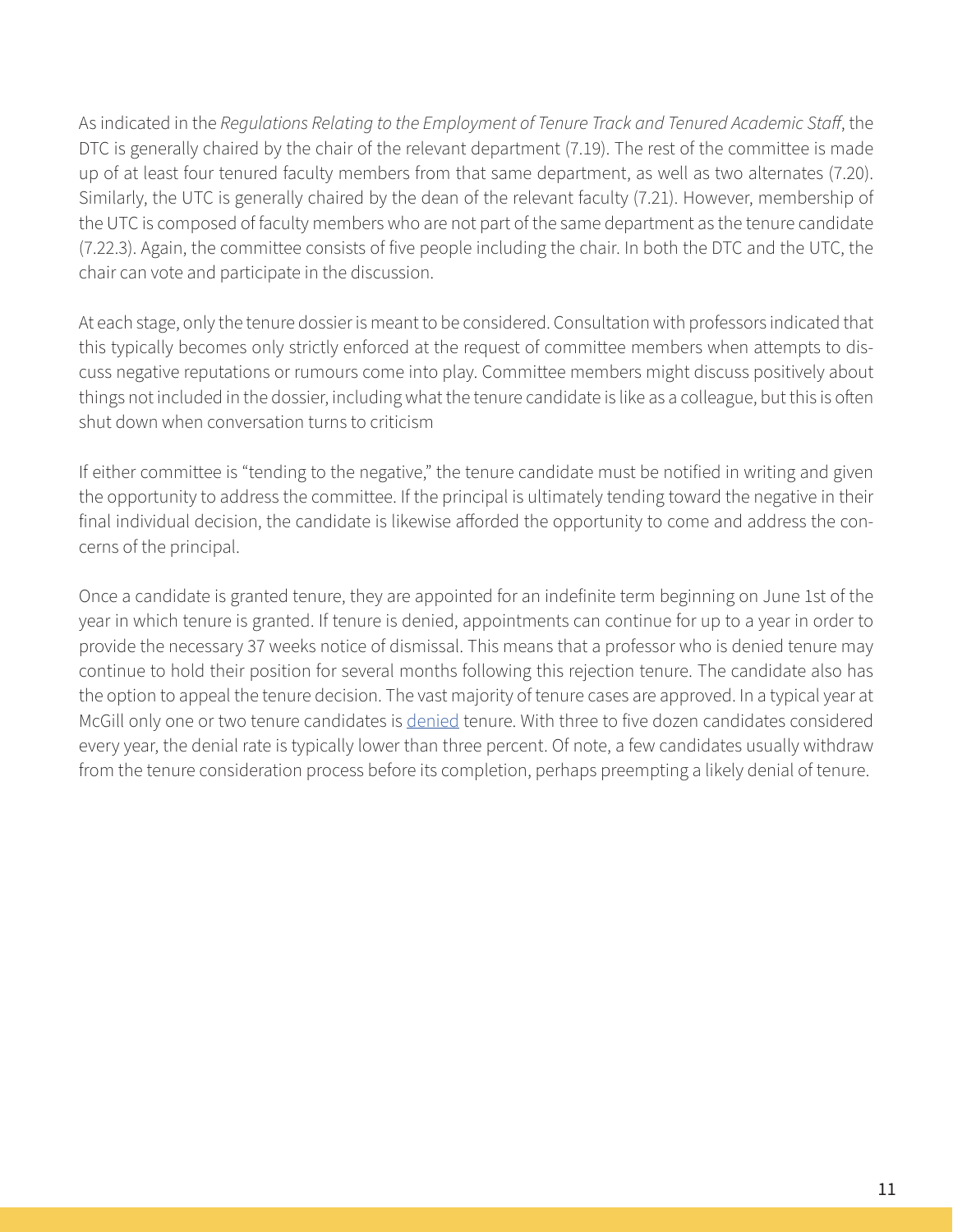#### 2.3 Who gets academic tenure at McGill?

A key drawback of tenure processes is that they generally advantage already-privileged groups in society while gatekeeping individuals from marginalized groups. White, male, able-bodied, straight academics are overrepresented in tenured and tenure-track positions, while racialized, Indigenous, disabled, non-male, non-heterosexual professors are underrepresented among tenured positions.

The 2018 [Report on Employment Equity](https://mcgill.ca/senate/files/senate/11._d16-66_report_on_employment_equity.pdf) showed that the number of women tenure-stream faculty in 2017 was 33 per cent. Conversely, women made up 52 per cent of contract (non-tenured or tenure-track) academic staff and 64 per cent of administrative and support staff. From [2014 to 2018](https://mcgill.ca/senate/files/senate/9._d18-45_staffing_report.pdf) (the most recent year for which data were available at the initial time of release of this report), the proportion of women in tenured and tenure-track positions at McGill increased from 30.1 percent to 32.8 percent, a total change of less than three percentage points. Looking back as far as 2008, women made up 29 percent of all tenure-stream staff, meaning that there has been a total shift of less than four percentage points in the faculty representation of women in the last decade.

When tenured and tenure-track positions are broken down into their three ranks (assistant, association, and full professor), further gender discrepancies emerge. Among assistant professors, women make up 43 percent and men comprise 57 percent. At the associate professor level, women make up only 37 percent of faculty while men form 63 percent. At the full professor level, women form only 23 percent of faculty while men make up the remaining 77 percent. This demonstrates that women are more represented among junior faculty versus senior ranks. Because the overall ratio of women to men among tenured and tenure-track staff has not changed substantially over at least the last decade, it is unlikely that these differences are solely due to women only recently being hired in higher proportions and therefore still working their way through the ranks. Moreover, a look at the mean years men and women spend at the associate professor rank [shows](https://mcgill.ca/senate/files/senate/11._d16-66_report_on_employment_equity.pdf) that men move through the ranks faster than women. While men spend approximately eight years at the associate professor level, women spend around ten years at this rank; a difference which is statistically significant at 0.05.

Among contract academic staff (e.g. course lecturers), women see higher representation. For medical teaching staff, which form the largest group of contract academic staff, women represent around 45 percent while men make up the remaining 55 percent [\(in 2018\)](https://mcgill.ca/senate/files/senate/9._d18-45_staffing_report.pdf). In 2017, the latest year for which McGill has released more complete data on employment equity, women made up 52 percent of all contract academic staff, which is distinctly higher than the 33 percent representation found among tenure and tenure-track positions. There has been virtually no movement in the representation of women among contract academic positions, with the total proportion in 2008 also sitting at 52 percent.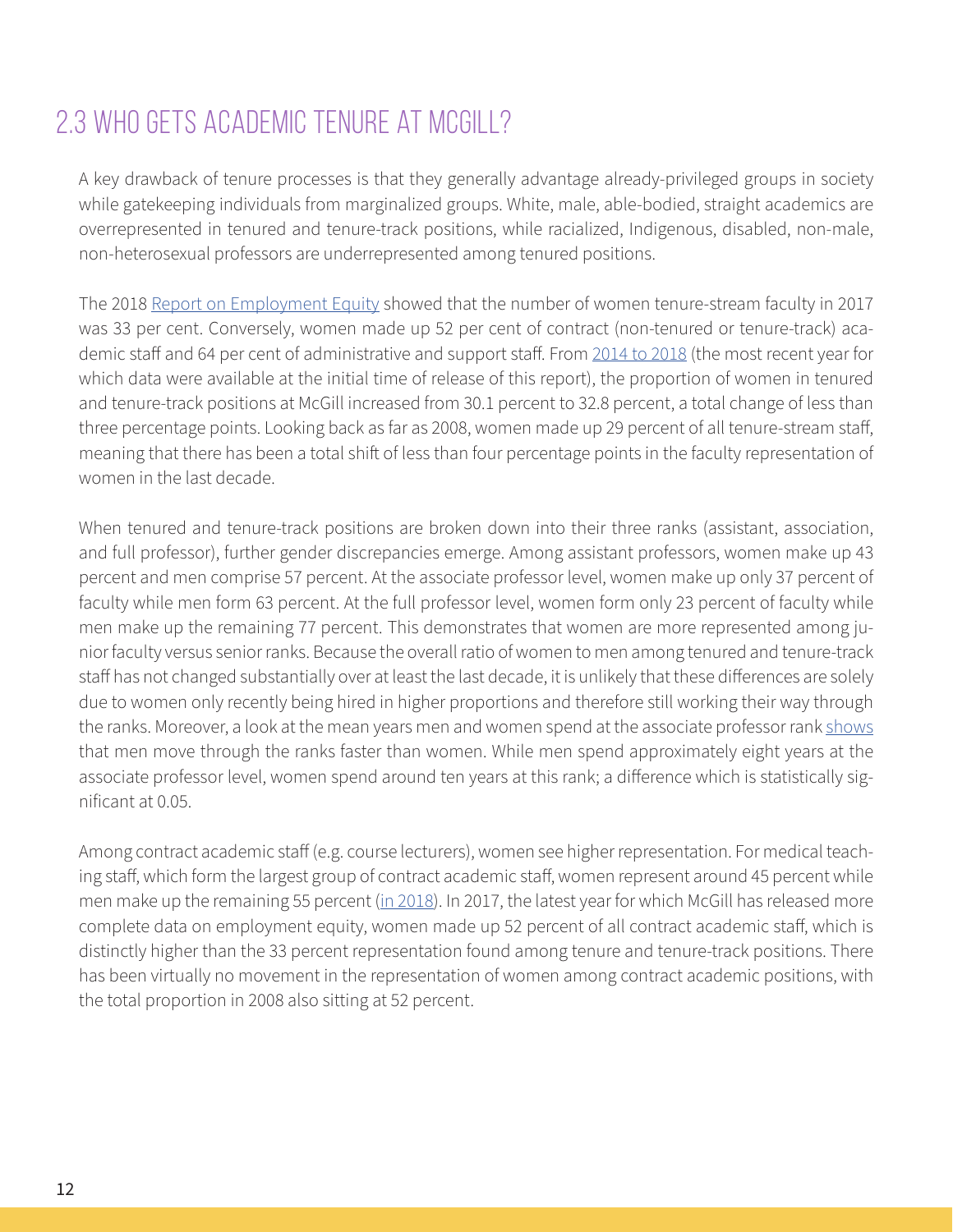Conversely to their representation in academic staff positions, women are overrepresented among administrative and support staff; positions which usually carry with them substantially lower status, salary, and benefits vis-a-vis tenured academic positions. Women [make up](https://mcgill.ca/senate/files/senate/9._d18-45_staffing_report.pdf) around 64 percent of administrative and support staff, a number which has not substantially shifted in the last ten years: in 2008, women made up 63 percent of administrative and support positions.

Individuals identifying as visible minorities are also [underrepresented](https://mcgill.ca/senate/files/senate/11._d16-66_report_on_employment_equity.pdf) among McGill's staff, at 15 percent of all staff (academic and non-academic) in 2017, up only one percentage point from 14 percent in 2008. While finding accurate numbers on representation of specific marginalized groups is difficult, the Black Students' Network estimates that there are fewer than half a dozen tenured Black faculty at McGill. With regards to recruitment and promotion, statistics are also difficult to come by. That said, consultations provided indication of sentiments among the McGill community that racialized teaching staff are sometimes passed over in favour of lesser-qualified white teaching staff. As the Black Students' Network stated in consultations for this report, there is no shortage of highly qualified Black doctors (as in people with PhDs) from which McGill can recruit, and the notion of such a shortage "is a racist narrative put forth when equity hiring is discussed as a solution." Although Black folks may be underrepresented among PhD holders in general, the academic job market is so tight that far more qualified candidates from all marginalized groups exist than do the number of positions needed to bring these groups to equal representation with their proportion of the general population. Moreover, as exemplified by the differentiation of tenure-track and contract academic staff, not all positions are created equally, and the recruitment of racialized staff into precarious positions (such as contract teaching positions) does not have the same effect as recruiting racialized individuals into tenure-track positions.

Indigenous academics are especially underrepresented among McGill's faculty. As stated in the 2017 [Final](https://www.mcgill.ca/equity_diversity/files/equity_diversity/final_report_of_the_provosts_task_force_on_indigenous_studies_and_indigenous_education_0.pdf) [Report](https://www.mcgill.ca/equity_diversity/files/equity_diversity/final_report_of_the_provosts_task_force_on_indigenous_studies_and_indigenous_education_0.pdf) submitted by the Task Force on Indigenous Studies and Indigenous Education, "Indigenous Persons are the most underrepresented of all marginalized groups." As of that report, only 7 of McGill's 1700 tenured and tenure-track professors and librarians self-identified as Indigenous. This represents just 0.4 percent of McGill professors. For perspective, around [5 per cent o](https://www.statcan.gc.ca/eng/dai/smr08/2018/smr08_225_2018)f Canada's population is Indigenous, and the Indigenous population continues to grow at a rate that is [much higher](https://www150.statcan.gc.ca/n1/daily-quotidien/171025/dq171025a-eng.htm) than Canada's non-Indigenous population.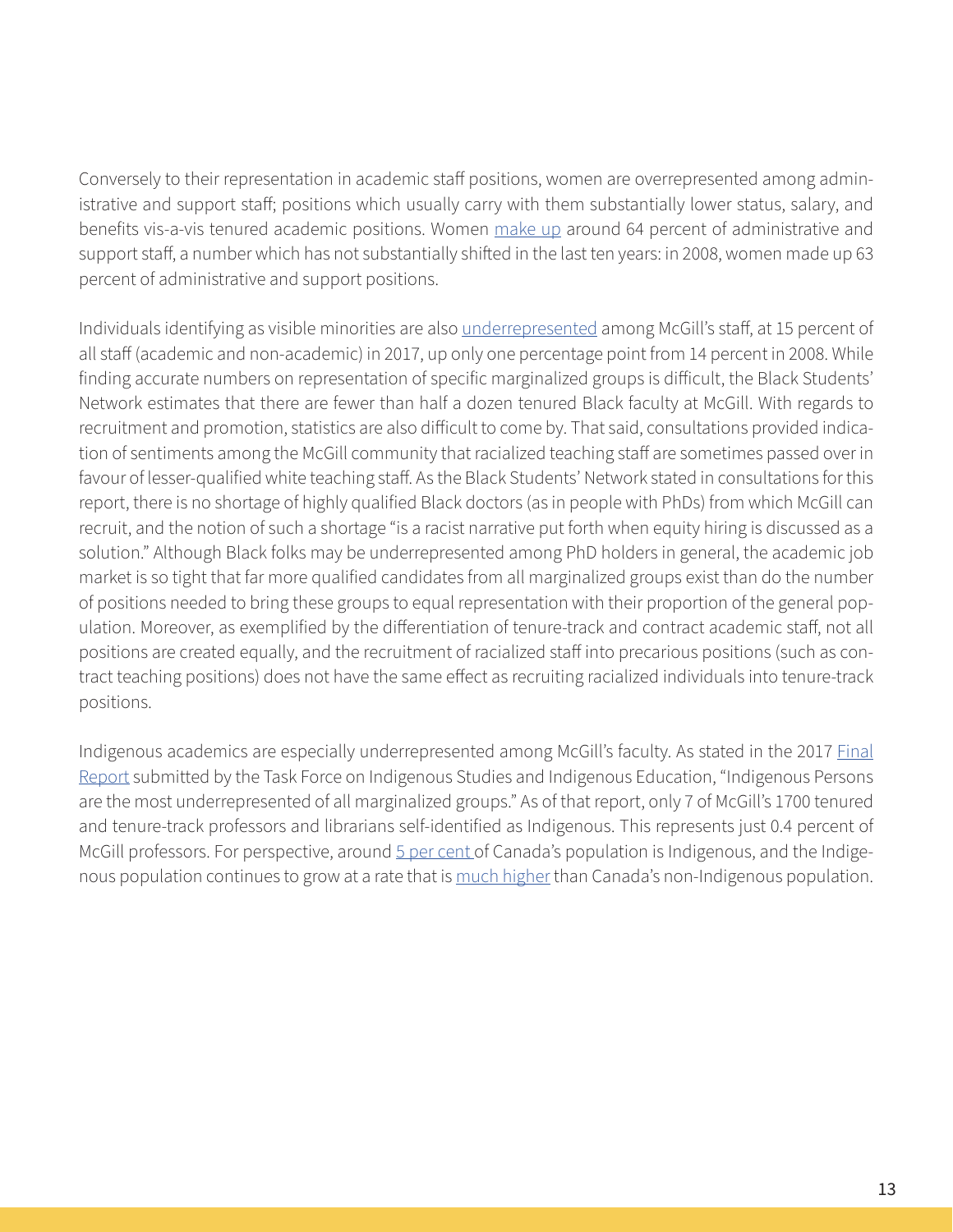#### 2.4 What is the current involvement of students in McGill's academic tenure process?

**Note: This section includes mention of sexual violence.** To avoid this content, skip to Section 3, which begins on page 16. The [Sexual Assault Centre of the McGill Students' Society](https://www.sacomss.org/wp/) (SACOMSS) operates a support hotline from noon to midnight, Monday to Friday at 514-398-8500. Up-to-date information about drop-in hours is available [here.](https://www.sacomss.org/wp/)

Currently, there is virtually zero formal involvement of students in the academic tenure process. Teaching evaluations may be included in the tenure dossier, but this is up to the professor. If teaching evaluations are to be included, it must be in the form of <u>one intact set</u> of written comments, meaning that both good and bad comments for a course must be shown. That said, the professor may choose which course to include course evaluations for. If a professor believes that sharing their teaching evaluations will help convince the committee that they have achieved the appropriate standard of teaching required for tenure, then the professor can include them. Professors may also include unsolicited notes or student feedback in the tenure dossier. Again, it is not required that the professor include all unsolicited feedback, and so only the best feedback is included, when the professor wants it to be. Formal involvement is therefore still rather informal. If it helps the professor, student feedback might be included. Moreover, the professor may choose to include teaching awards in their portfolio, which means that positive student input may make its way into the tenure consideration process. That said, the opportunities for students to formally provide input which reflects negatively on the professor is, at present, effectively nil.

Informally, students have had more successful involvement in the tenure process. One professor, Prof. Ahmed F. Ibrahim, [himself alleges](https://medium.com/@ahmedfekryibrahim/mobbed-race-and-gender-politics-on-campus-9c50f359ec0a) that a campaign run by students was the reason for his being denied tenure by McGill. In March 2017, the executive team of the World Islamic and Middle East Studies Student Association (WIMESSA) organized petitions against Ibrahim's tenure, citing alleged sexual misconduct based on a relationship he held with an undergraduate student who was once also his research assistant. The open letter was [sent](https://www.mcgilldaily.com/2017/10/mcgill-professor-accused-of-sexual-misconduct/) to Robert Wisnovsky, the Director of the Institute of Islamic Studies. This early pressure led McGill to offer Ibrahim a deal in exchange for his resignation, which he refused. This is according to Ibrahim himself, who states in a self-authored [article](https://medium.com/@ahmedfekryibrahim/mobbed-race-and-gender-politics-on-campus-9c50f359ec0a) published on medium.com that:

The campaign was very well-organized: armed with good knowledge of the tenure process, the key players in that process, and the best times to apply pressure on the key players as the process unfolded. The pressure worked. The McGill administration approached me in May of 2017 with an offer in exchange for my resignation. I refused the offer without hesitation.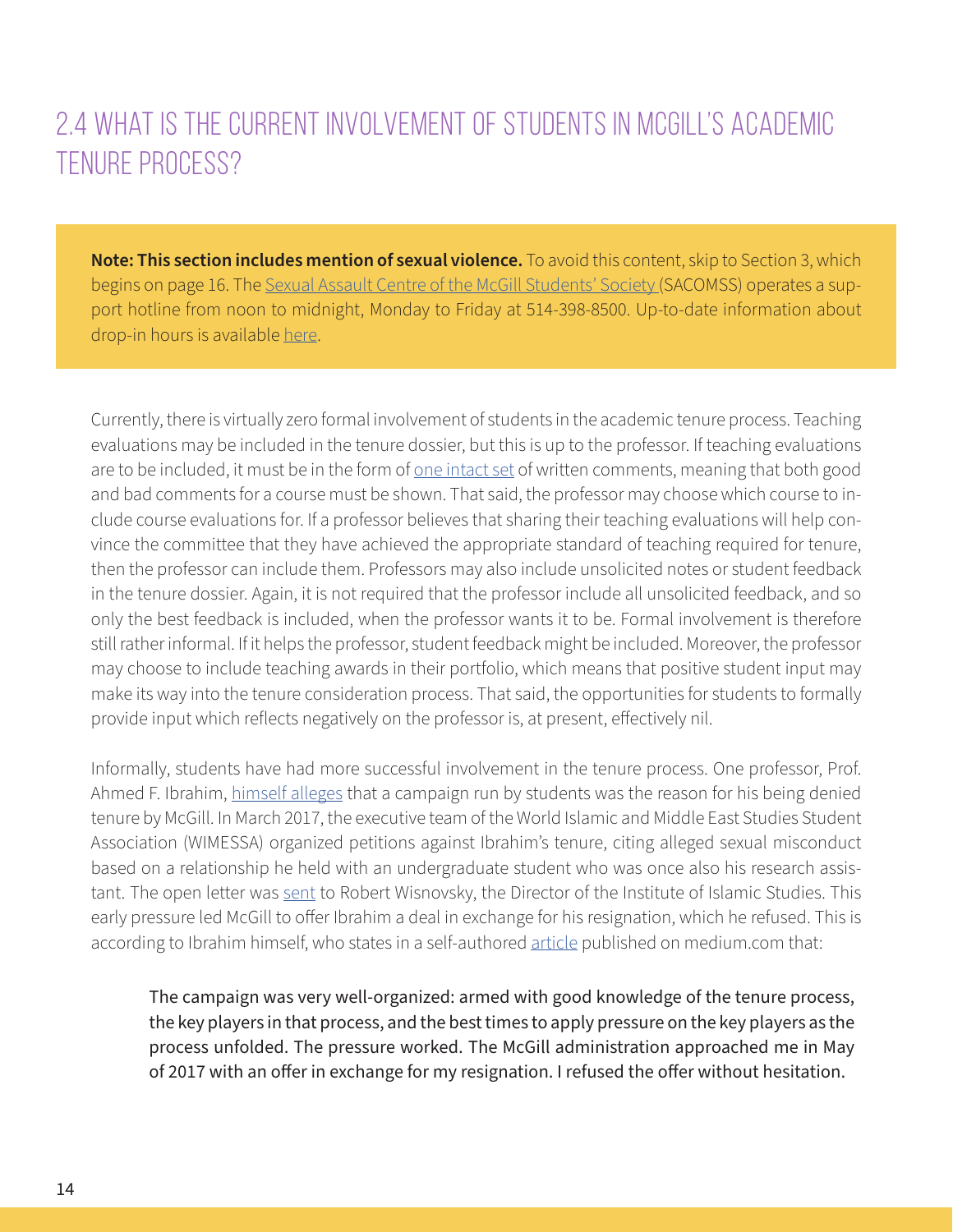In September 2017, stickers were posted in bathrooms and other locations around campus, which called Ibrahim an "abusive professor" and asked individuals to submit testimonies about Ibrahim's behaviour. The [McGill Daily](https://www.mcgilldaily.com/2017/10/mcgill-professor-accused-of-sexual-misconduct/) and the [McGill Tribune](http://www.mcgilltribune.com/news/open-letter-demands-external-investigation-on-faculty-sexual-misconduct-041118/) both published articles about this ongoing event, although they did not refer to Ibrahim by name. Eventually, Ibrahim's tenure process moved forward and the committee ultimately denied him tenure. Despite that there were no formal complaints regarding sexual assault entered into his tenure file, Ibrahim [argues](https://medium.com/@ahmedfekryibrahim/mobbed-race-and-gender-politics-on-campus-9c50f359ec0a) that the student campaign meant every member of his tenure committee had heard the rumours, ultimately leading to his denial of tenure.

Following the denial of tenure, Ibrahim *launched* a \$600,000 lawsuit against a student and an assistant professor, both of whom he claims were behind the sticker campaign that he believes led to his denial of tenure. Since the lawsuit, there has been significant infighting among faculty in the Islamic Studies department, leading McGill to appoint a physics professor (with the aim of reducing conflict of interest) to run the Institute of Islamic Studies while the lawsuit plays out.

The facts of this case, in a variety of dimensions (Ibrahim's behaviour, the student campaign, and the full reasons for tenure denial) remain unclear. Nonetheless, this case study provides an indication that informal student activism can have an impact on the tenure process.

It should be noted that students are included on McGill hiring committees, meaning that they have a role in the pre-tenure portion of the process, wherein tenure-track appointments are made. This is especially relevant for concerns of who actually gets funnelled into these tenure-track positions in the first place (typically privileged members of society). It also demonstrates that McGill does view students as viable members of at least one type of committee related to hiring and promotion.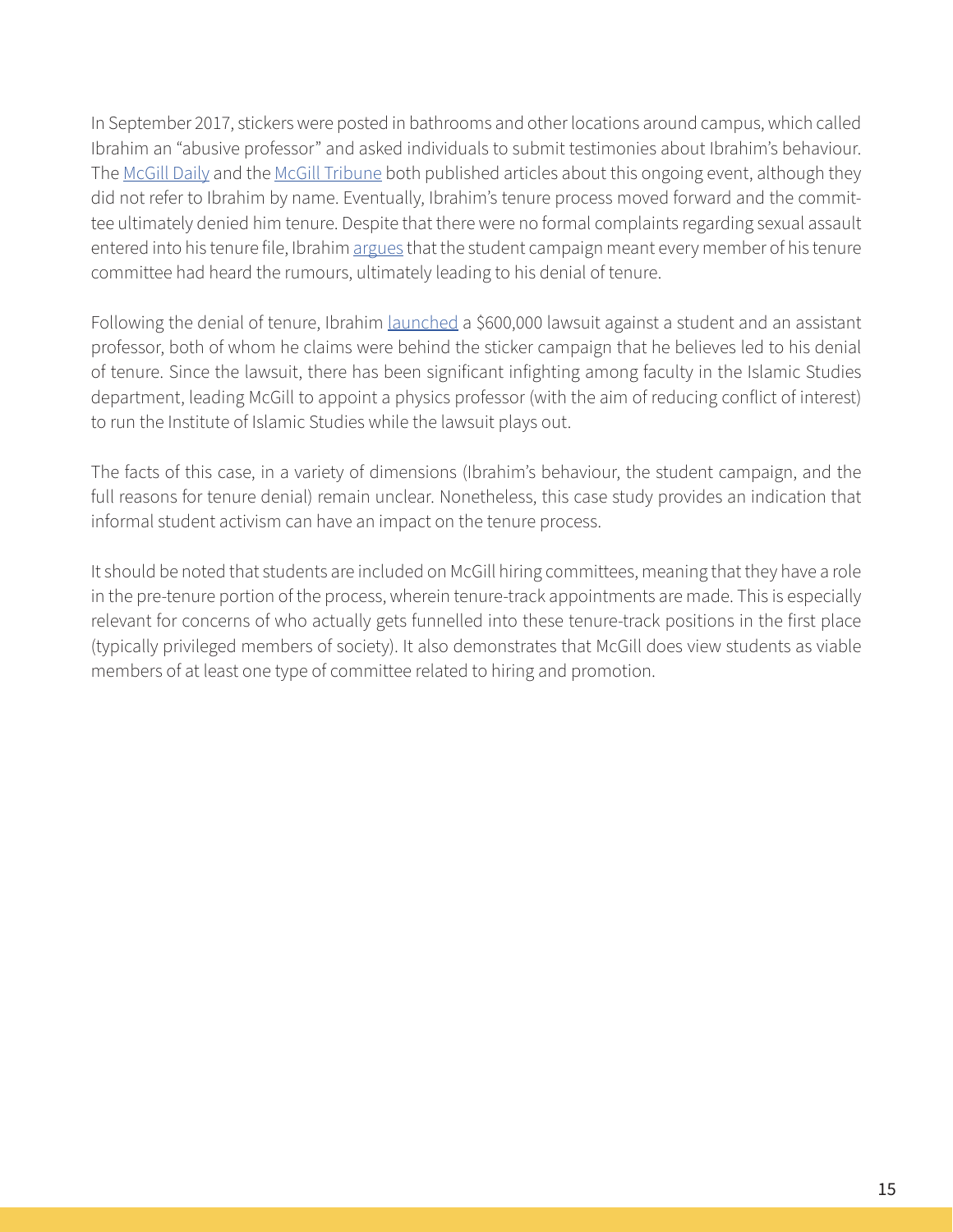## 3. How does McGill's tenure process compare to tenure at other universities?

McGill's tenure process largely resembles that of other North American universities, however there are some key differences.

Speaking in broad strokes, McGill tends to consider a smaller sampling of work than other universities. While McGill asks only for a sample of published work, the University of Toronto requests that all publications, including those in progress, be included in the dossier. Furthermore, the [University of Toronto](https://faculty.utoronto.ca/wp-content/uploads/2013/07/Information-on-Tenure-for-New-Faculty-Website-version.pdf) considers activities by the professor at prior institutions, whereas McGill only considers activity in the tenure-track position. There are both benefits and drawbacks to McGill's tenure process in this regard. While it raises the bar for continued high performance, it also erases any red flags occurring prior to a professor's time at McGill.

Another key difference with U of T is the organization of tenure committees. At McGill, committees are created to assess tenure as a whole, whereas at the University of Toronto there are separate committees at the department stage for teaching and research.

Comparing McGill to Concordia, the key difference is the length of the pre-tenure period. At McGill, mandatory tenure assessment occurs at six years for assistant professors, whereas it occurs at just four years for Concordia assistant professors. The larger gap occurs with associate professors. Recall that associate professor is generally the second rank in the three-rank professor system. For professors who arrive at Concordia from another institution, already having been granted associate professor status, the time to tenure decision is just two years, whereas it is five years for McGill. Further, Concordia allows those denied early tenure to try again one year following their scheduled mandatory consideration period, while McGill does not allow a "do-over" to professors who are denied tenure at the early consideration stage, if they choose to go that route.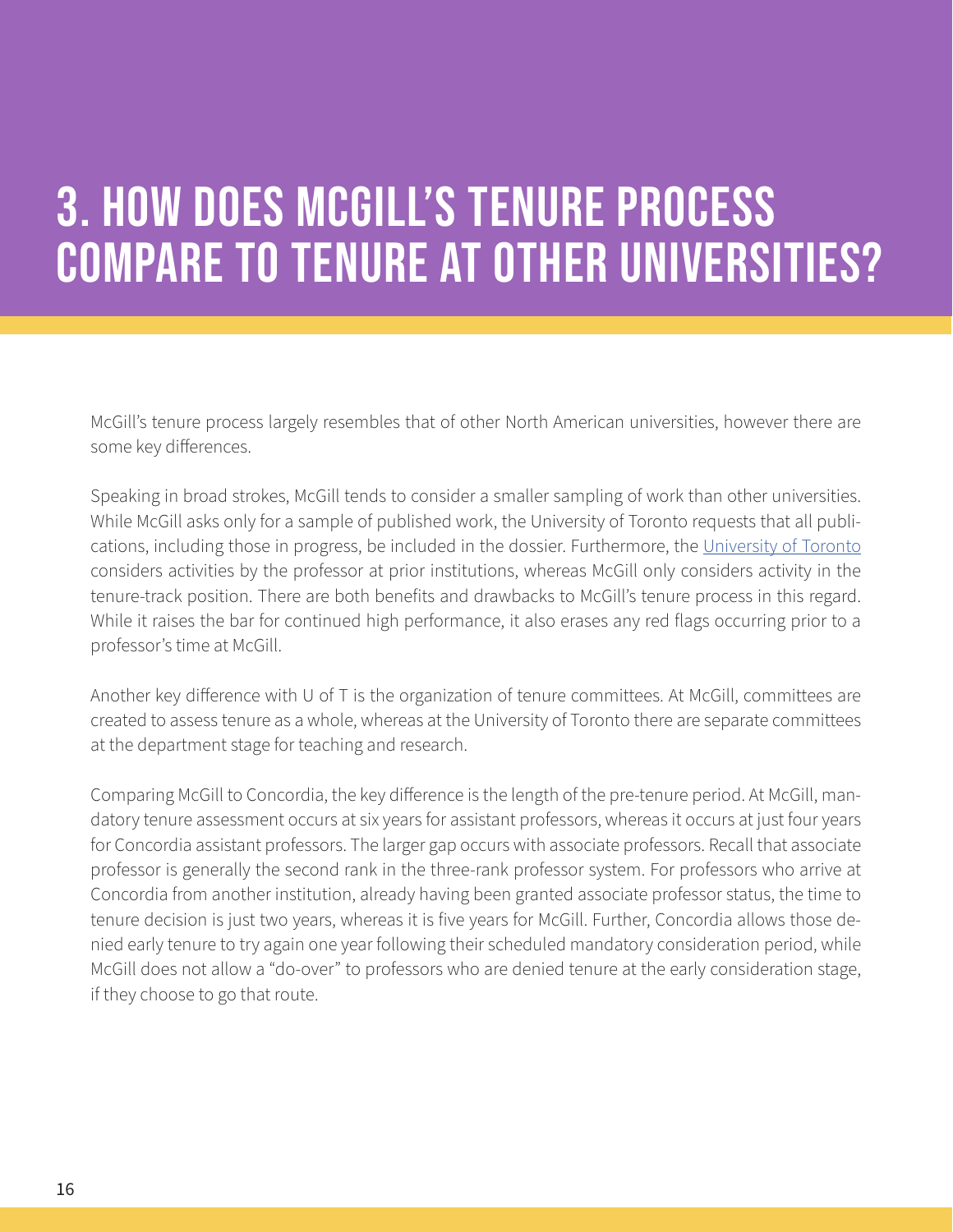Generally speaking, elite universities in the United States have less transparent tenure processes than McGill, which considers itself primarily a tenure-granting institution, according to consultations with professors. This means that McGill views itself as having a fairer, more transparent tenure process through which a large proportion of the teaching staff is comprised of tenured faculty. McGill thus aims to be fairer and more transparent with its tenure processes than is often the case at elite American universities. McGill also provides more of an assumed guarantee of tenure, with most tenure-track positions expected to lead to tenure than is the case at more secretive elite American institutions.

At the University of California in Los Angeles ([UCLA](http://www.college.ucla.edu/personnel/handbook/asst-prof_e.htm)), tenure dossiers include teaching evaluations. Further, student input is actively solicited by the department and the candidate. By contrast, McGill only allows unsolicited student letters to be included in the tenure dossier.

In the University of Southern California, teaching evaluations were [recently removed](https://www.insidehighered.com/news/2018/05/22/most-institutions-say-they-value-teaching-how-they-assess-it-tells-different-story) from tenure consideration processes and replaced with a peer evaluation model, wherein faculty members observe classes taught by the professor in question. The cited reasoning behind this move is bias in student evaluations of teaching, which largely harm women and professors of colour.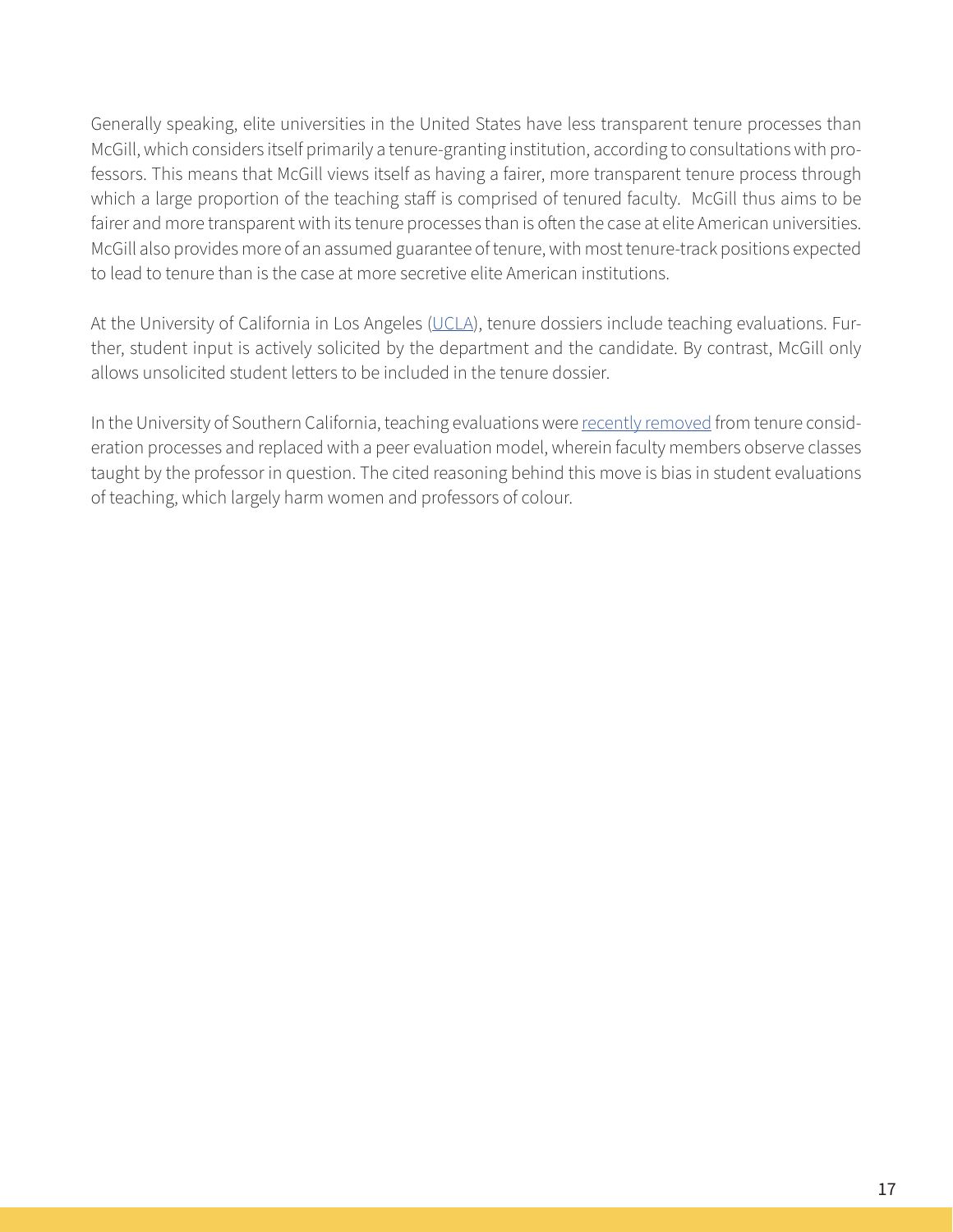# 4. How can tenure at McGill be improved?

#### 4.1 What are some ways to address issues raised in this report?

While professors are often viewed as the main beneficiaries of tenure, they are far from the only stakeholders. The general public, university administration, policymakers, graduate students, and undergraduate students are also groups impacted by the research and teaching produced by universities, and in turn by the institutions that govern who produces this research and teaching. Because the Students' Society of McGill University represents undergraduate students, this report has focussed on the impacts of tenure processes on undergraduate students. **Undergraduate students, like professors, draw benefits and harms from existing tenure processes at McGill.** 

Undergraduate students, like professors, benefit from tenure in many ways. The advantages for students at McGill largely mirror the benefits of tenure to students in general. Tenure allows students to be taught by professors who can focus energy on teaching and research rather than on employment logistics. It allows students to find faculty mentors who wholeheartedly support them and are not worried about "the student becoming the master." It also allows students to be taught about potentially controversial topics and to pursue research on potentially controversial topics under tenured professors. Furthermore, tenure provides professors protection from government pressures, strengthening the opportunity for professors to practice academic honesty and thus allow students to be taught by academically honest faculty.

Overall, tenure has huge benefits to students. As a word of warning, **students should be wary of attacking tenure in its entirety, particularly given the recent trend toward precarious employment in academia. This disproportionately impacts marginalized academics, including women and professors of colour.** Given the importance of diverse representation in faculty, students should be careful not to attack tenure in a way that works counter to marginalized academics working to slow the decline of tenure-track positions. A better approach is to identify elements of the tenure process that are not working as well as they could, and to focus on improving these.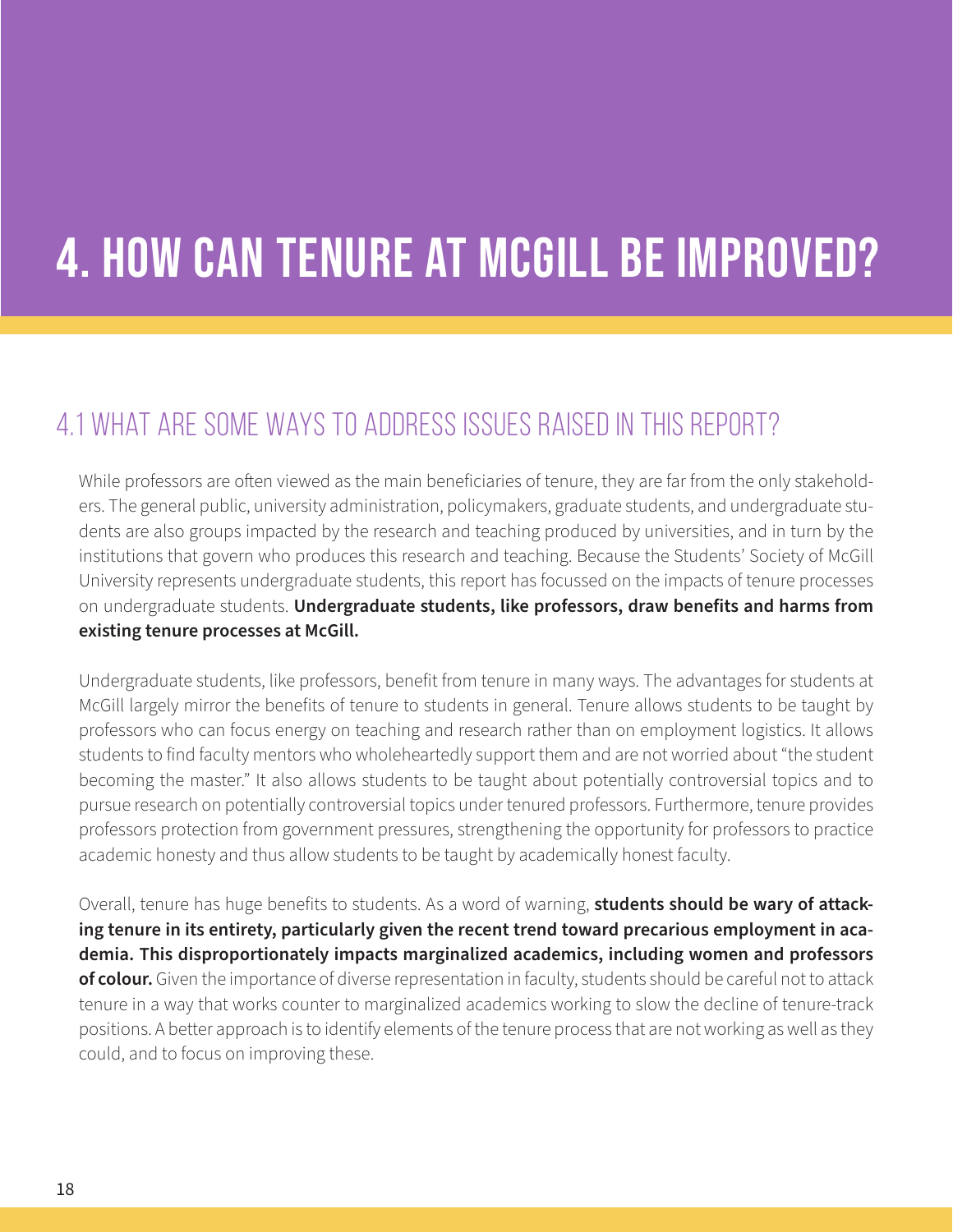While students certainly benefit from many of the general advantages of tenure, they are also in many ways underserved by the institution. Many issues hurt multiple stakeholders beyond just students. The underrepresentation of marginalized faculty in tenured and tenure-track positions hurts not only these groups and their colleagues, but also students. **All students benefit from a more diverse faculty, but this is especially important for marginalized students, and students from marginalized and/or disadvantaged communities who can substantially benefit from the mentorship and representa**tion of faculty from these respective marginalized groups. As SSMU Indigenous Affairs stated during consultations for this report:

Indigenous professors at McGill engage in "special" burdens in supporting and mentoring Indigenous students, while acting as representatives of our communities in decolonizing academic spaces. The hiring of faculty members into the tenure stream serves in incorporating and presenting Indigenous knowledge, pedagogical approaches, epistemologies, traditions, and languages into McGill's academic sphere. The benefit experienced by Indigenous students by this increased representation of Indigenous knowledge cannot be overstated. Indigenous students maintain a unique lived experience, benefiting from an epistemological approach that can run contrary to pedagogical approaches taken by McGill. **Indigenous students will benefit directly, in an academic sense, by increased opportunities to engage in explicit land-based courses, but also through the opportunity to study in culturally safe academic opportunities offered by Indigenous tenured professors.** 

Beyond direct benefits to academic experiences of students, an increase in Indigenous faculty representation will benefit Indigenous students because "Indigenous professors and knowledge holders serve in unofficial roles as support systems for Indigenous students within the urban Indigenous community" according to the SSMU Indigenous Affairs statement. Cultural exchanges between Indigenous students and Indigenous faculty are extremely important in cultivating a safe social and cultural environment for Indigenous students within a broader space that is often hostile to these students and experiences.

Similar issues were identified by the Black Students' Network, who in consultation for this report explained that:

**Currently, the limited Black professors that exist at McGill have to carry an exceptional load of emotional labour and labour as a whole whether that be through supporting Black Students, taking on multiple research students and often times being the only ones calling out the institution on their racism.** This is not fair to them - They are not responsible for filling these institutional gaps. The BSN supports McGill making efforts to find these Black professors, PhD students, post-doc students, etc. and recruiting them. In addition to that, McGill should make efforts to retain these University teachers whether it's through competitive salaries, benefits, grants for research and permanent office space.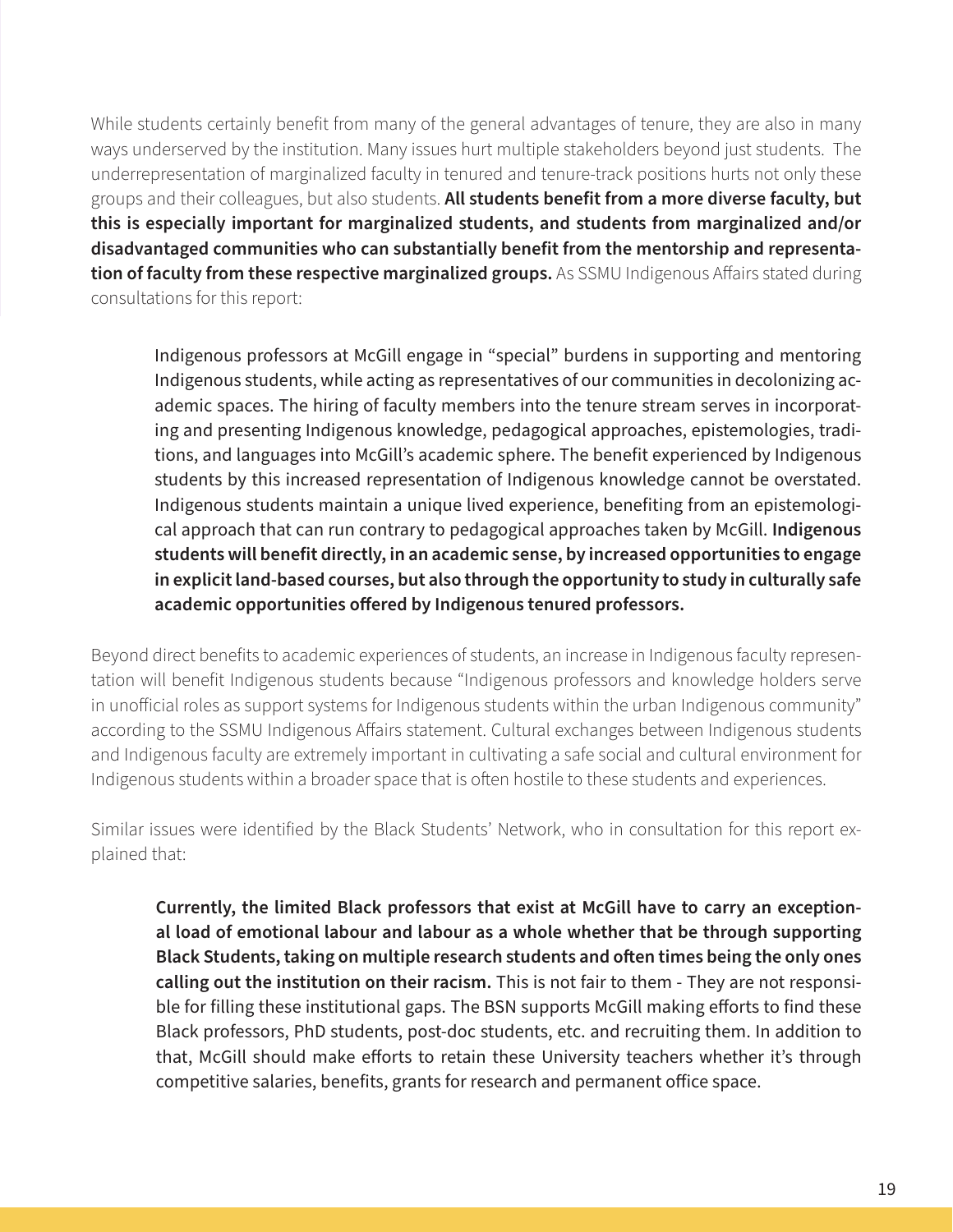Advocating for the immediate and continued recruitment of Indigenous, Black, and other racialized faculty into tenure-track positions is one important step that can and should be taken by student representatives. As stated by SSMU Indigenous Affairs, SSMU "has an obligation and mandate to advocate for an expansion of academic tenureship offered to Indigenous knowledge holders." Concretely, this might be accomplished through general advocacy by the SSMU University Affairs portfolio. Moreover, workshops surrounding hiring equity might be held by the SSMU for student representatives on hiring committees across the community. Although students may have little direct input in recruiting applicants to tenure-track positions, they do have a direct voice at the interviewing and hiring table. This could be utilized both in facilitating marginalized students sitting on hiring committees and in providing resources and training to student representatives on the barriers facing certain marginalized groups as it relates to hiring for tenure-track positions.

One pitfall of the current tenure process is that **teaching takes a backseat in the tenure assessment process, relative to research.** There are very specific ways in which this happens. As one professor told SSMU during the research process for this report, teaching materials are not considered in the external evaluation portion of the tenure assessment process. The professor who spoke to us on this issue described teaching as "central to [their] identity as teacher-scholar" and found it "dismaying." Because of the reduced weight given to teaching due to this omission in the external package, professors are less incentivized to develop excellence in teaching, which in turn underserves students.

Further, teachers who spend substantial time considering pedagogy and developing their teaching are not rewarded to the same extent as those who spend less time teaching and mentoring and devote this energy to research and university service instead. As one professor told us, "teaching and supervision can be a reflection of research excellence" and are also a way to impact who ends up working in a professor's field in the future. Because teaching is not considered by external reviewers, the key portion of tenure that impacts students is omitted from a substantial stage of the assessment process. This hurts professors who take on large teaching loads (which tend to disproportionately be younger, women, and racialized) along with students. Allowing at least the option to include teaching and supervision in the external portfolio is one potential avenue of improvement for students and other tenure stakeholders.

Besides the lack of emphasis on teaching quality, **students are also underserved by tenure's capacity to protect abusive faculty members.** With the way that tenure is currently set up, this happens both before and after tenure is granted. Because disciplinary records are not necessarily included in the tenure dossier, because only what is in the dossier can be discussed, and because no student representatives are consulted in the tenure consideration process, tenure candidates with abusive pasts at McGill and elsewhere can be assessed without any regard for these situations. This was a concern echoed broadly across the group consulted, including student representatives as well as professors. As a statement from the SSMU executive committee read: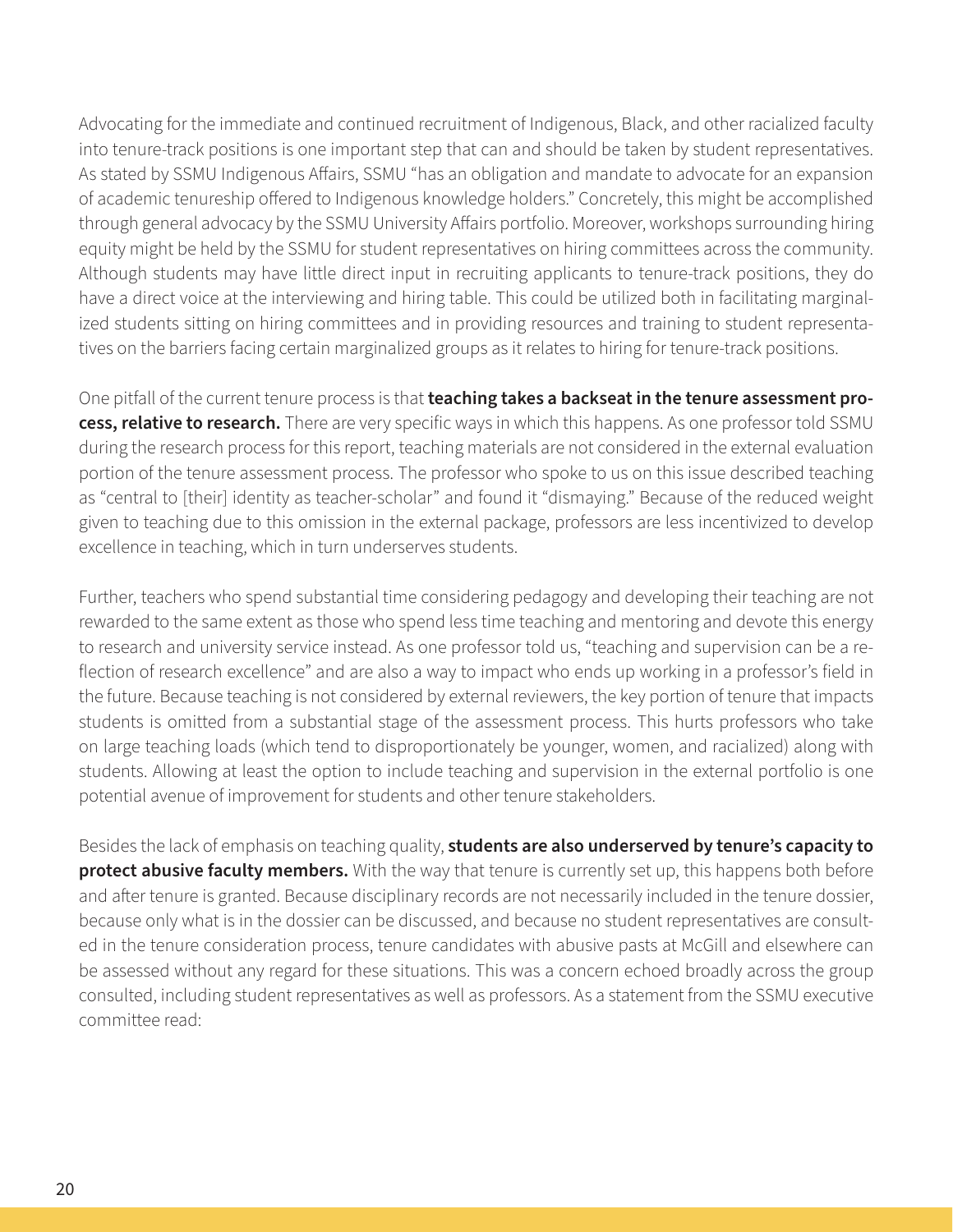It is also telling that the university chooses not to require a copy of the candidate's disciplinary record in their tenure dossier. If the record was required, tenure committees would able to prevent historically abusive professors from acquiring tenure in the first place. Instead, the university chooses to remain knowingly ignorant of this crucial factor.

**Including disciplinary records in the tenure dossier is one important potential avenue for improvement.** This is also something that was recommended in the 2018 report of the Ad Hoc Senate Committee on Teaching Staff-Student Relationships. One associate professor consulted in the making of this report pointed to this recommendation as key. Student groups, including the Sexual Assault Centre of the McGill Students' Society (SACOMSS), similarly viewed the inclusion of disciplinay records as an important step. According to SACOMSS, "the fact that the disciplinary records are not considered in one's tenure dossier is an absence that maliciously disregards a professor's capacity to adhere to the Policy Against Harassment and Sexual Violence Policy." At [Ryerson University,](https://www.ryerson.ca/content/dam/faculty-affairs/guides/Updated-Guide-for-Pre-tenure-Members-NTR-March-2019.pdf) tenure policies explicitly state that disciplinary records may be included in the dossier by the departmental tenure committee chair. Explicating that chairs can include disciplinary records is one potential avenue for improvement at McGill.

Allowing student representatives to provide meaningful input is another appropriate method. Several avenues for student involvement will be discussed in the next section, but an especially relevant and already accessible one here might be the direct delivery of student input to the Provost by the relevant faculty and/ or departmental societies. A more formal change might be that the departmental students' association be allowed to submit one letter as part of the tenure dossier. The students' association could then undertake appropriate means of consultation with affected students and compile this feedback into a letter submitted to the tenure committee. Student representatives at the tenure committee would also be an excellent route to pursue. Consultations with student departmental associations indicated that both choosing representatives and/or gathering feedback for a letter would be feasible for many departmental organizations, especially if SSMU were to play a coordinating/training role.

Following tenure, there are also pitfalls that hurt students. There does not seem to be convincing evidence that teaching quality or research output declines because of tenure, and so students should not focus their efforts here. What does seem to hurt students is the difficulty in getting abusive professors removed from their posts or seriously disciplined in any real way, given the rigidity of tenure. This was emphasized by both students and professors consulted for this report. As one professor said, "tenure should not protect professors who abuse their power over students by subjecting them to sexual harassment or other forms of sexual violence." SACOMSS likewise addressed this issue, stating that **"another issue with the** *Regulations Relating to the Employment of Tenure Track and Tenured Academic Staff* **is the absence of a clear procedure for losing tenure. This puts the burden of removing tenured professors too heavily on individual students that have been grievously mistreated by those professors."** Addressing this will likely be a longer-term advocacy project, engaging the McGill administration in an ongoing conversation over the norms surrounding tenure.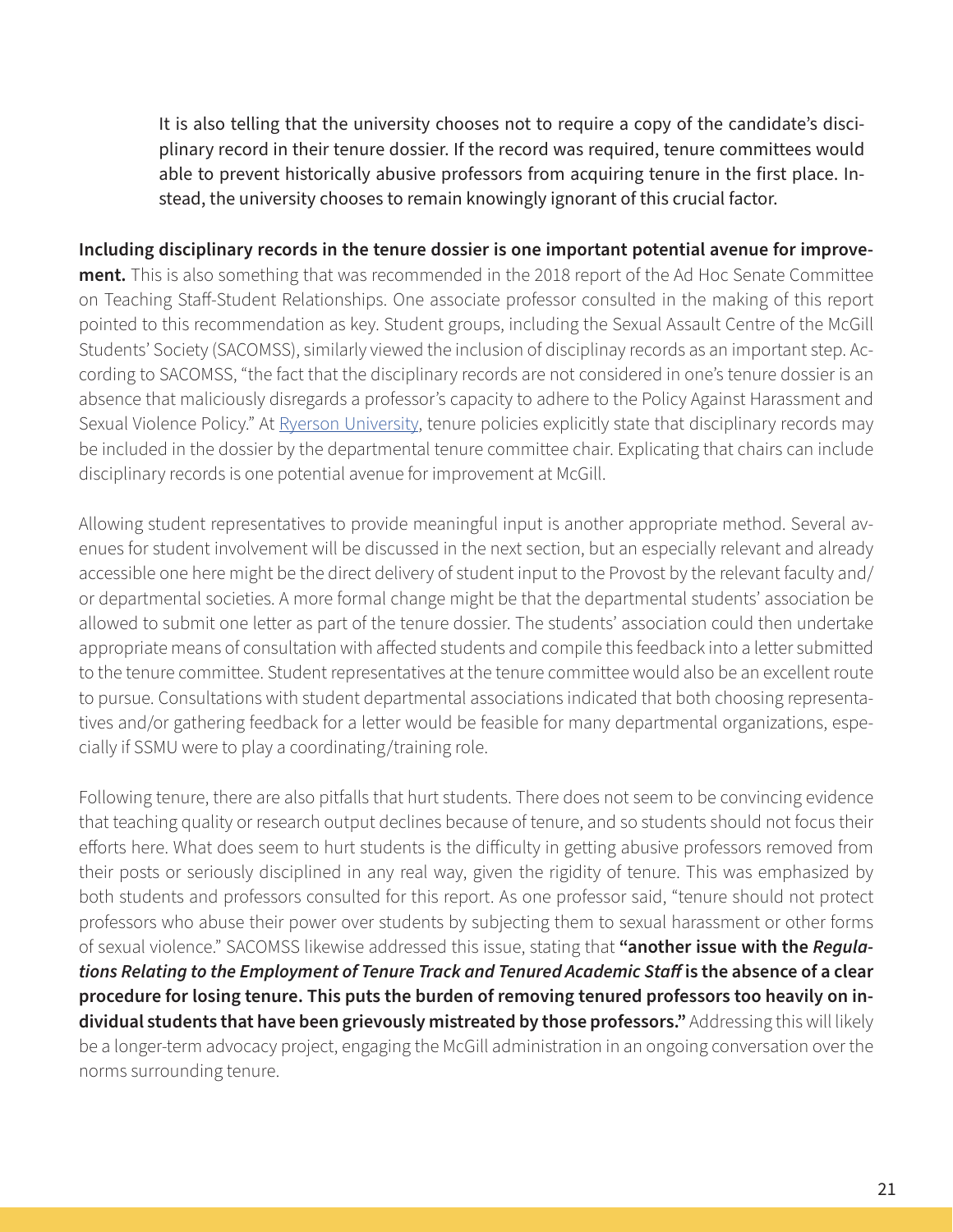McGill, like other universities, already claims that tenure is not absolute and that tenured professors can still be removed with cause. The best avenue for addressing this is likely through concrete cases. If student advocates with access to administrative levels (i.e. student Senators and the SSMU VP University Affairs) can push for removal of specific abusive professors, this is likely to be more effective in furthering the conversation than is a general discussion surrounding hypotheticals. advocates with access to administrative levels (i.e. student Senators and the SSMU VP University Affairs) can push for removal of specific abusive professors, this is likely to be more effective in furthering the conversation than is a general discussion surrounding hypotheticals.

Because of the complexity of tenure, it is important to discuss pitfalls that student representatives should be careful to avoid in their tenure-related advocacy. Although initially seeming like a simple and effective route for increasing student engagement in the tenure process, students should not push for course evaluations to be included in the tenure dossier at a higher level than is currently the case. Course evaluations are an extremely [flawed](https://www.aaup.org/article/student-evaluations-teaching-are-not-valid#.XdYO3jJKjOR) way of evaluating professor performance, as has been shown numerous times. Not only do they fail to accurately reflect teaching effectiveness, they also consistently [show discrimination](https://www.scienceopen.com/document?id=25ff22be-8a1b-4c97-9d88-084c8d98187a) against women teachers and teachers of colour.

Another important word of caution for student activists on the subject of tenure is to avoid attacking the institution of tenure in itself. There are two reasons for this. First, attacking tenure is bad from a strategic standpoint as it generates visceral reactions of hostility. This was emphasized in consultation with professors. Second, tenure in itself is not harmful to students, and is in fact beneficial. **The problems with tenure come up with the ways in which it is managed, and so the focus of student advocates should be on the processes surrounding tenure, not the rank itself.** Another key consideration for many student advocates will be that attacking tenure risks further reinforcing the movement away from secure employment in academia and toward precarious appointments, which disproportionately impact younger faculty, women, Indigenous faculty, and academics of colour. Such action would therefore be antithetical to the aims of students to increase the representation of marginalized individuals among tenured and tenure-track positions. As succinctly expressed by an associate professor who provided consultation for this report:

> Tenure is an extremely important pillar of academic freedom; perhaps the most important. Among other things, it protects rank-and-file professors from administrators. Especially given that so many university instructors today are in precarious non-tenure-track jobs, the institution of tenure ought not to be vitiated.

Consultation with professors also indicated that students should be careful not to engage in mean-spirited attacks on the character of individual administration or faculty members (especially those relatively unrelated to the specific tenure process at hand), not only because this is unpleasant and potentially not in the best faith, but also because this reflects poorly on student advocates and can make other professors who observe this more hostile to student demands.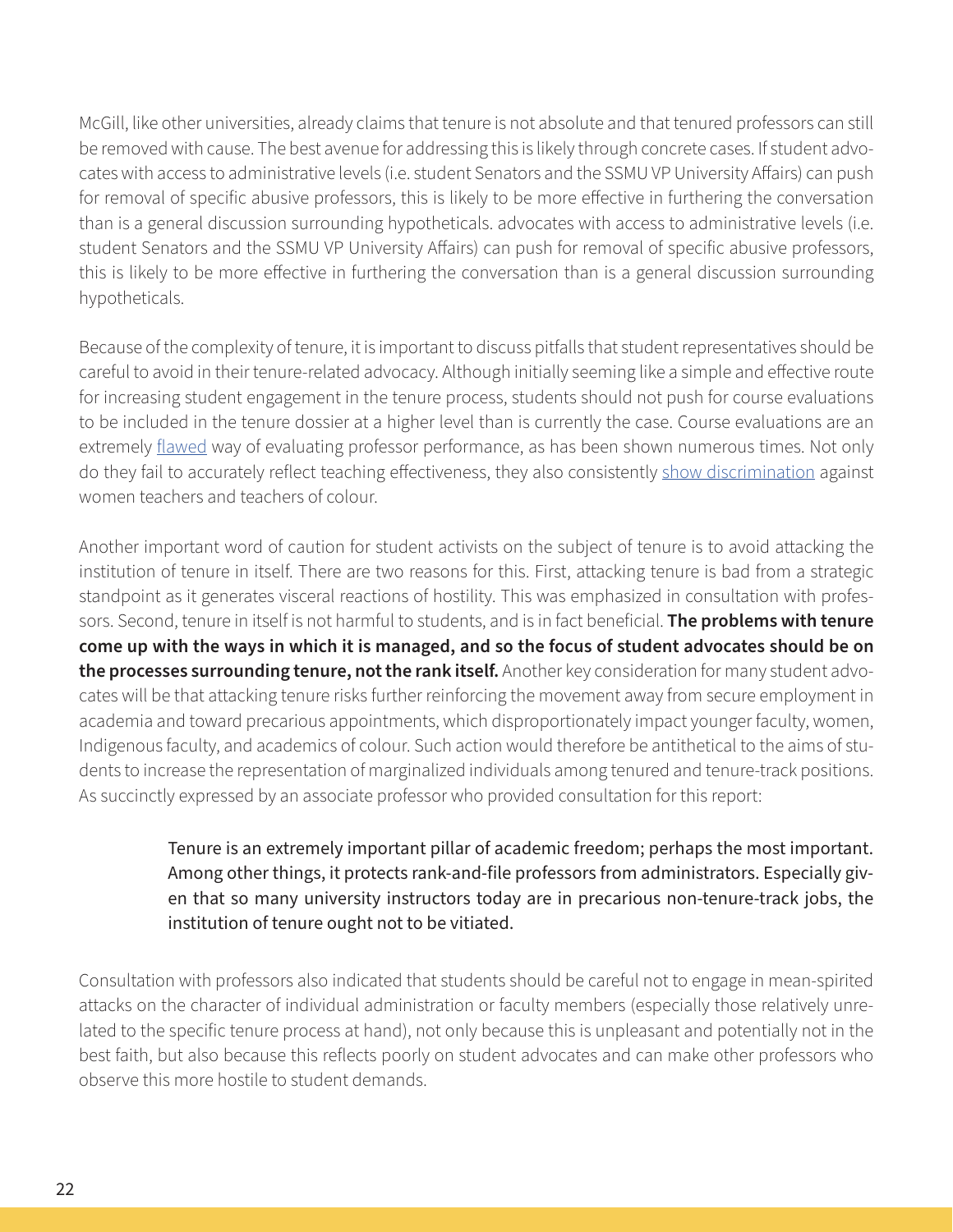### 4.2 What actions can student representatives take now and in the future to improve tenure?

- Consider pushing administration to **restructure tenure consideration processes in ways that place more emphasis on teaching and interaction with students.** Like U of T, McGill could consider having separate committees to consider teaching performance and research performance, with each providing a decision independently of the other committee. A student could be included on each committee. While including a student on the teaching committee is most immediately relevant, consultation for this report indicated that students may also have a stake in professor's research, being interested in the kinds of research that are given space on campus.
- Frequently **remind administration of the underrepresentation of marginalized groups in tenured and tenure-track positions.** Use results of McGill's own taskforces to press these points. Demand that McGill actively recruit in equity-seeking communities. Emphasize the importance of expanding Indigenous representation, particularly given McGill's historical position and the continued underrepresentation of Indigenous students in McGill's student body.
- Push administration to **allow student representatives to sit on tenure committees.** Allowing at least one student representative to sit on at least one of the tenure committees would allow for student input to be considered at the table. The best place to start is likely asking for a seat at the departmental tenure committee, as this is where the candidate is considered by peers from their own department, and students from the same department as the professor are most likely to have the most in-depth and valuable insights to provide. This student representative could be chosen in a variety of ways. Consultation with student groups indicated that perhaps SSMU could coordinate and provide training for this, but could allow departmental associations to ultimately choose the student representatives, either from their executive or through another means (applications from department at large, etc.). As was raised by departmental and faculty student representatives consulted in the making of this report, it would be important that this student bring with them input from a wider consultation (e.g. from a survey disseminated by the departmental association, or from focus groups) in order for this representation to be effective rather than simply symbolic.
- Lobby administration to **allow the departmental student association to submit a letter to the tenure dossier.** The departmental association could then conduct consultations as it deems relevant in order to gather input and present it in letter format.
	- Push administration to **open a consultation period for all tenure appointments,** where the McGill community at large can submit input on the permanent appointment of faculty. This could mirror the types of consultation periods that are opened for administration positions (deputy provost, vice president, etc).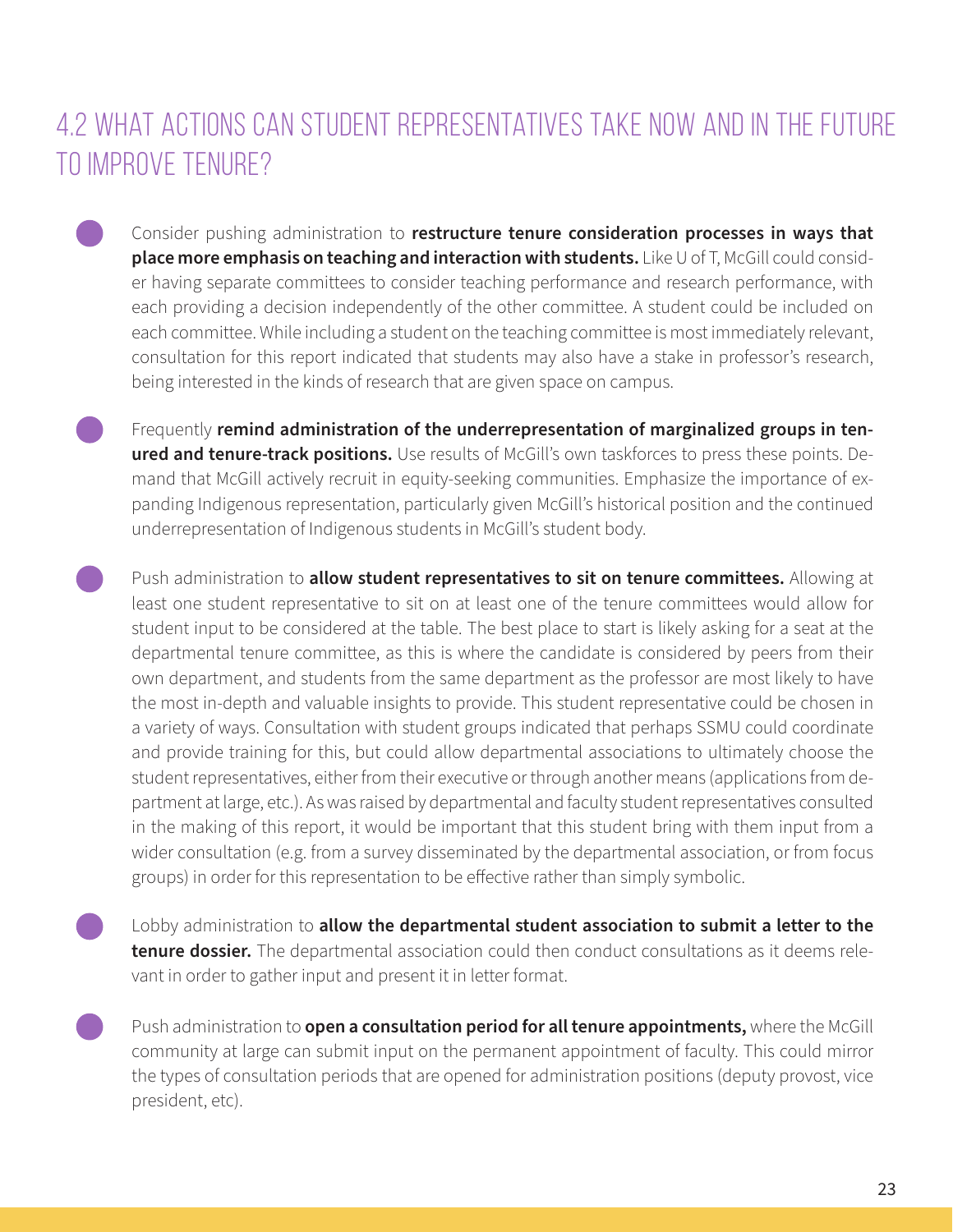Lobby the McGill administration to implement the recommendation of the 2018 report of the Ad Hoc Committee on Teaching Staff-Student Relationships, which called for the university to "ensure that official records that include discipline for breaching the policy [against sexual violence] are communicated to the Dean of the Faculty, prior to a decision being made about tenure." As came through in consultations for this report, faculty deans are made aware of any faculty members who are deemed by the Special Investigator to have violated the Policy against Sexual Violence. However, the dean privy to this information may not be the same dean still around at the time of tenure review. Moreover, these past records can still not technically be considered in the tenure assessment, even if a dean knows incidents of sexual violence. Implementing the recommendations from the 2018 report is thus an important step.

Ask McGill administration to **explicitly include "professionalism in teaching and student mentorship" among the criteria considered under the teaching stream** of tenure consideration. As explained by several groups consulted for this report, a professor who does not provide a safe learning environment is not an effective teacher. This ought to be considered in the realm of teaching

#### **Push for teaching to be included in the external tenure portfolio.**

- Ask McGill administration to pursue research on better methods of evaluating teaching, which can then be implemented in the tenure consideration process
- Consider lobbying for at least one member of each departmental committee to be a faculty member in a student advising role (e.g. major/minor adviser, undergraduate program director, etc.)
- Consider investigating ways to **better utilize existing avenues for student input on hiring committees**, in order to help influence who enters the tenure track. Workshops, training sessions, or informative literature could be used to encourage student representatives on hiring committees to consider issues of equity and provide the most effective input to the committee.
	- **Demand clarity from McGill administration on the existing paths to dismissal for tenured professors and for tenure-track assistant professors** under the new Policy against Sexual Violence. As expressed by one associate professor who provided input in our consultations, "the path to dismissal is not clear" in either case.
	- **Continue running grassroots campaigns when abusive professors are up for tenure consideration.** Input derived from consultations indicated that these can have a substantial effect, even if this is not admitted formally by administration. Consider directly focussing efforts on key members involved in the tenure consideration process, including committee chairs and the Provost & Vice-President (Academic). According to consultations with McGill professors, lobbying at the University Tenure Committee (UTC) level might be more effective than at the Departmental Tenure Committee (DTC) level. Even large informal campaigns which get the Provost at the UTC level to recognize the name of the tenure candidate can be effective.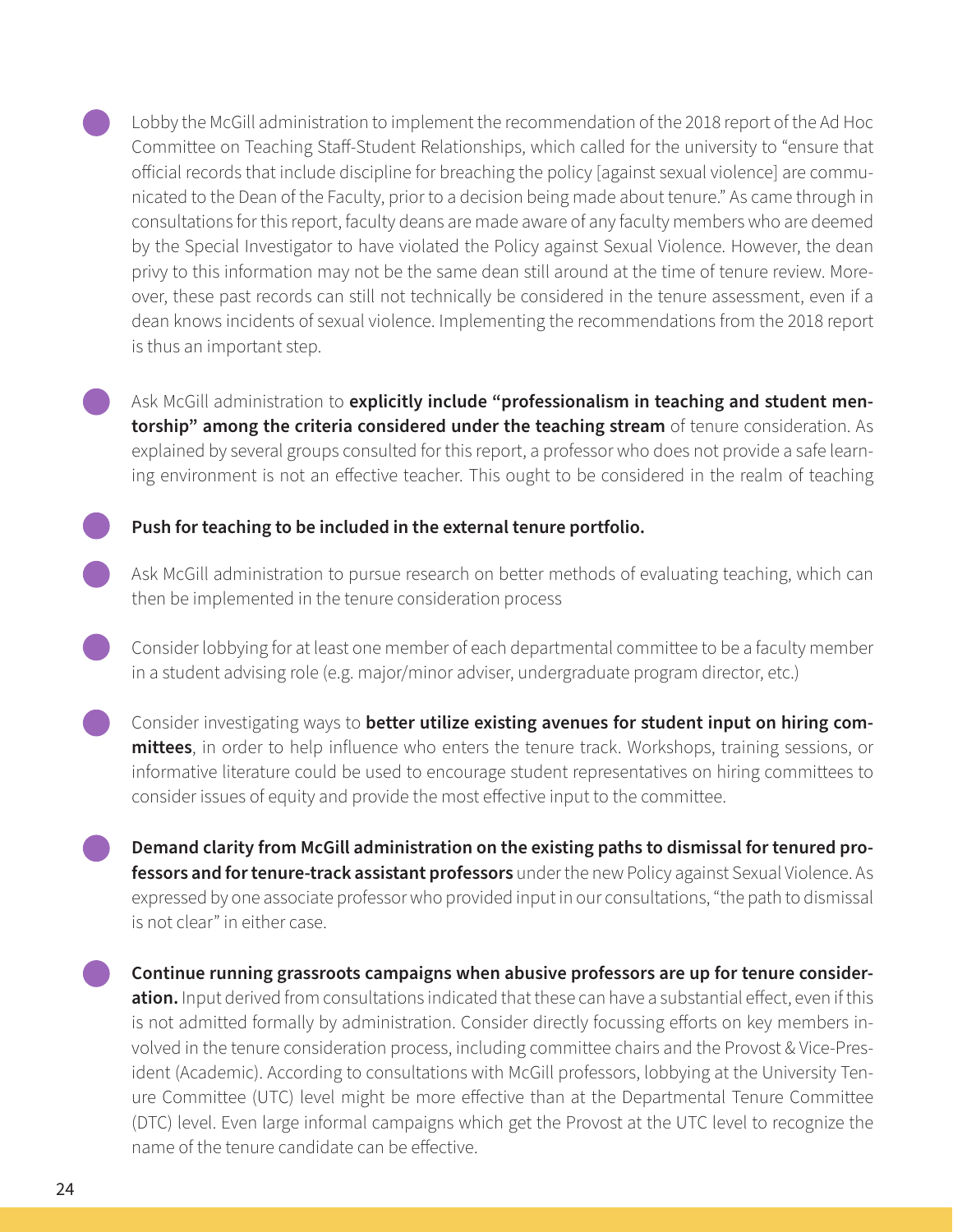# 5. Additional Resources

#### **EQUITY IN HIRING:**

Huang, Carolin and Molly Korab. 2016. Equity in the Hiring of McGill Academic Staff: An Investigation. Students' Society of McGill University. [https://ua.ssmu.ca/wp-content/uploads/2016/09/SSMU-Re](https://ua.ssmu.ca/wp-content/uploads/2016/09/SSMU-Research-Report-Equity-in-the-Hiring-of-McGill-Academic-Staff-2-1.pdf)[search-Report-Equity-in-the-Hiring-of-McGill-Academic-Staff-2-1.pdf](https://ua.ssmu.ca/wp-content/uploads/2016/09/SSMU-Research-Report-Equity-in-the-Hiring-of-McGill-Academic-Staff-2-1.pdf) 

Willsey, Stephanie. 2016. Indigenizing the Academy. Students' Society of McGill University. [https://ua.ss](https://ua.ssmu.ca/wp-content/uploads/2016/09/Indigenizing-the-Academy-Report.pdf  )[mu.ca/wp-content/uploads/2016/09/Indigenizing-the-Academy-Report.pdf](https://ua.ssmu.ca/wp-content/uploads/2016/09/Indigenizing-the-Academy-Report.pdf  ) 

Wong, Jackie. 2017. "Equitable campuses, but for whom?" University Affairs. [https://www.universityaf](https://www.universityaffairs.ca/features/feature-article/equitable-campuses-but-for-whom/ )[fairs.ca/features/feature-article/equitable-campuses-but-for-whom/](https://www.universityaffairs.ca/features/feature-article/equitable-campuses-but-for-whom/ )

#### **TENURE'S HISTORY:**

Dea, Shannon. "A brief history of academic tenure." University Affairs. [https://www.universityaffairs.ca/](https://www.universityaffairs.ca/opinion/dispatches-academic-freedom/a-brief-history-of-academic-freedom/) [opinion/dispatches-academic-freedom/a-brief-history-of-academic-freedom/](https://www.universityaffairs.ca/opinion/dispatches-academic-freedom/a-brief-history-of-academic-freedom/)

Higher Ed Professor. 2018. History of Tenure. [http://higheredprofessor.com/2018/04/23/history-of-ten](http://higheredprofessor.com/2018/04/23/history-of-tenure/ )[ure/](http://higheredprofessor.com/2018/04/23/history-of-tenure/ )

Kaplan, Karen. 2010. "Academia: The changing face of tenure." Nature[. https://www.nature.com/nature]( https://www.nature.com/naturejobs/science/articles/10.1038/nj7320-123a )[jobs/science/articles/10.1038/nj7320-123a]( https://www.nature.com/naturejobs/science/articles/10.1038/nj7320-123a )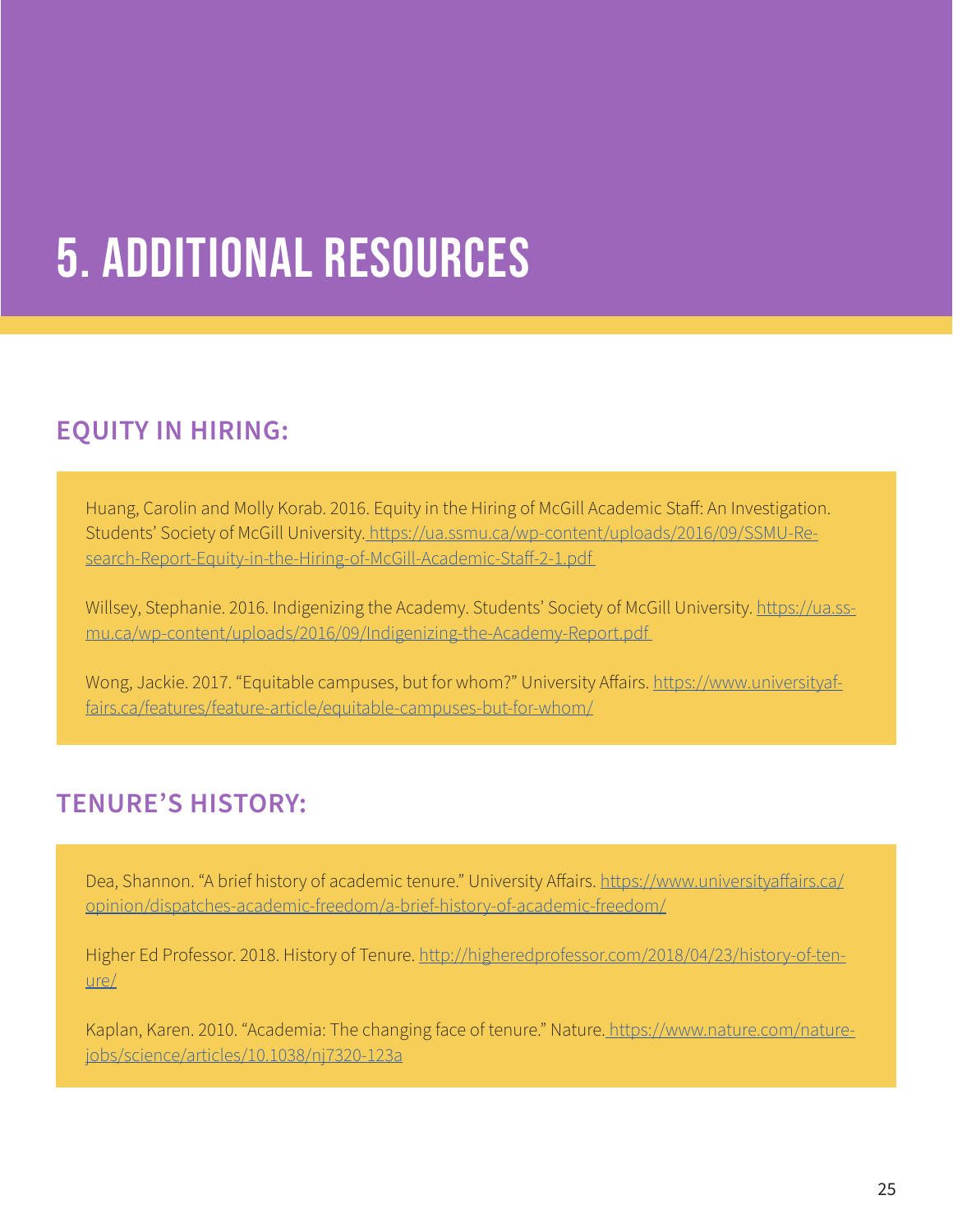#### **IMPROVING OUR CAMPUS COMMUNITY:**

Sexual Assault Centre of McGill University. 2019. Creating Safer Classrooms. [https://ua.ssmu.ca/](https://ua.ssmu.ca/wp-content/uploads/2019/09/sv-tool-kit.pdf ) [wp-content/uploads/2019/09/sv-tool-kit.pdf](https://ua.ssmu.ca/wp-content/uploads/2019/09/sv-tool-kit.pdf )

#### **DEFENSES OF TENURE PRACTICES:**

Greenwald, Richard A. 2019. "Protecting Tenure." Inside Higher Ed. [https://www.insidehighered.com/](https://www.insidehighered.com/views/2019/03/14/overlooked-administrative-and-financial-benefits-tenure-opinion ) [views/2019/03/14/overlooked-administrative-and-financial-benefits-tenure-opinion](https://www.insidehighered.com/views/2019/03/14/overlooked-administrative-and-financial-benefits-tenure-opinion )

Cox, Lois and Katherine Tachau. 2017. "10 reasons tenure benefits students and Iowans." Iowa City Press-Citizen. [https://www.press-citizen.com/story/opinion/contributors/guest-editori](https://www.press-citizen.com/story/opinion/contributors/guest-editorials/2017/02/16/10-reasons-tenure-benefits-students-and-iowans/97335886/ )[als/2017/02/16/10-reasons-tenure-benefits-students-and-iowans/97335886/](https://www.press-citizen.com/story/opinion/contributors/guest-editorials/2017/02/16/10-reasons-tenure-benefits-students-and-iowans/97335886/ )

#### **CRITIQUES OF TENURE PRACTICES:**

Nisbet, Robert A. 1965. "The Permanent Professors: A Modest Proposal." The Public Interest. https:// www.nationalaffairs.com/storage/app/uploads/public/58e/1a4/9ec/58e1a49ec1802354134496.pdf

Wetherbe, James C. 2013. "It's Time for Tenure to Lose Tenure." Harvard Business Review. [https://hbr.](https://hbr.org/2013/03/its-time-for-tenure-to-lose-te ) [org/2013/03/its-time-for-tenure-to-lose-te](https://hbr.org/2013/03/its-time-for-tenure-to-lose-te )